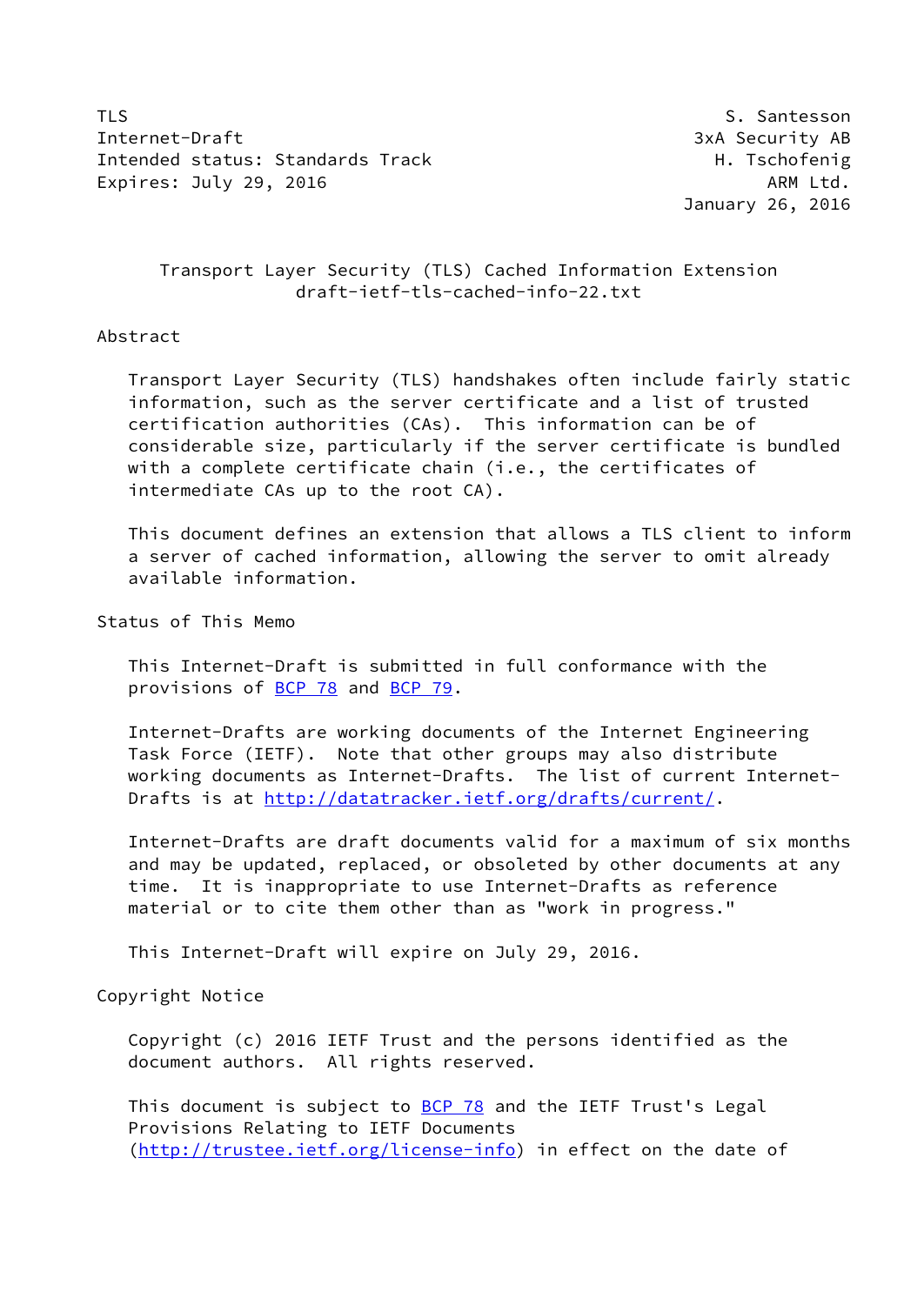<span id="page-1-1"></span>Internet-Draft TLS Cached Information Extension January 2016

 publication of this document. Please review these documents carefully, as they describe your rights and restrictions with respect to this document. Code Components extracted from this document must include Simplified BSD License text as described in Section 4.e of the Trust Legal Provisions and are provided without warranty as described in the Simplified BSD License.

### Table of Contents

|                                                                    | $\overline{2}$ |
|--------------------------------------------------------------------|----------------|
| 2.                                                                 | $\overline{3}$ |
| Cached Information Extension<br>3.                                 | $\overline{3}$ |
| 4.                                                                 | $\overline{5}$ |
| 4.1. Server Certificate Message                                    | $\overline{5}$ |
| 4.2. CertificateRequest Message                                    | 6              |
| 5.                                                                 | $\mathbf{I}$   |
| 6.                                                                 | 8              |
| 7.                                                                 | 9              |
| 8.                                                                 | 10             |
| <u>8.1</u> . New Entry to the TLS ExtensionType Registry $\cdots$  | 10             |
| 8.2. New Registry for CachedInformationType $\ldots \ldots \ldots$ | 10             |
|                                                                    | 11             |
|                                                                    | 11             |
| Normative References<br>10.1.                                      | 11             |
| 10.2. Informative References                                       | 12             |
|                                                                    | 12             |
| Authors' Addresses                                                 | <u>18</u>      |
|                                                                    |                |

# <span id="page-1-0"></span>[1](#page-1-0). Introduction

 Reducing the amount of information exchanged during a Transport Layer Security handshake to a minimum helps to improve performance in environments where devices are connected to a network with a low bandwidth, and lossy radio technology. With Internet of Things such environments exist, for example, when devices use IEEE 802.15.4 or Bluetooth Smart. For more information about the challenges with smart object deployments please see [\[RFC6574](https://datatracker.ietf.org/doc/pdf/rfc6574)].

 This specification defines a TLS extension that allows a client and a server to exclude transmission information cached in an earlier TLS handshake.

A typical example exchange may therefore look as follows. First, the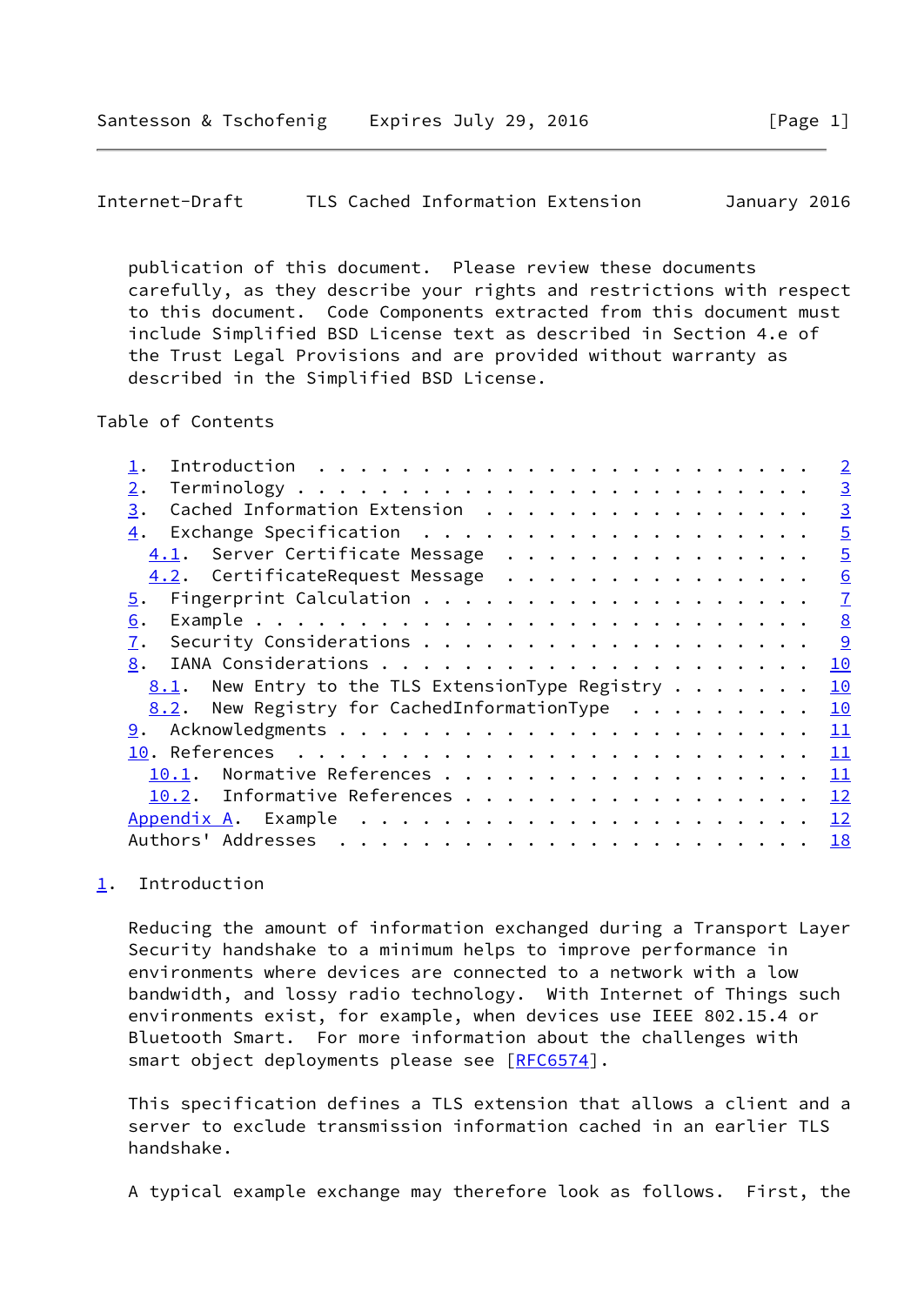client and the server executes the full TLS handshake. The client then caches the certificate provided by the server. When the TLS client connects to the TLS server some time in the future, without using session resumption, it then attaches the cached\_info extension defined in this document to the client hello message to indicate that

Santesson & Tschofenig Expires July 29, 2016 [Page 2]

<span id="page-2-1"></span>Internet-Draft TLS Cached Information Extension January 2016

 it had cached the certificate, and it provides the fingerprint of it. If the server's certificate has not changed then the TLS server does not need to send its certificate and the corresponding certificate chain again. In case information has changed, which can be seen from the fingerprint provided by the client, the certificate payload is transmitted to the client to allow the client to update the cache.

<span id="page-2-0"></span>[2](#page-2-0). Terminology

 The key words "MUST", "MUST NOT", "REQUIRED", "MUST", "MUST NOT", "SHOULD", "SHOULD NOT", "RECOMMENDED", "MAY", and "OPTIONAL" in this document are to be interpreted as described in [\[RFC2119](https://datatracker.ietf.org/doc/pdf/rfc2119)].

 This document refers to the TLS protocol but the description is equally applicable to DTLS as well.

<span id="page-2-2"></span>[3](#page-2-2). Cached Information Extension

 This document defines a new extension type (cached\_info(TBD)), which is used in client hello and server hello messages. The extension type is specified as follows.

 enum { cached\_info(TBD), (65535) } ExtensionType;

 The extension\_data field of this extension, when included in the client hello, MUST contain the CachedInformation structure. The client MAY send multiple CachedObjects of the same CachedInformationType. This may, for example, be the case when the client has cached multiple certificates from a server.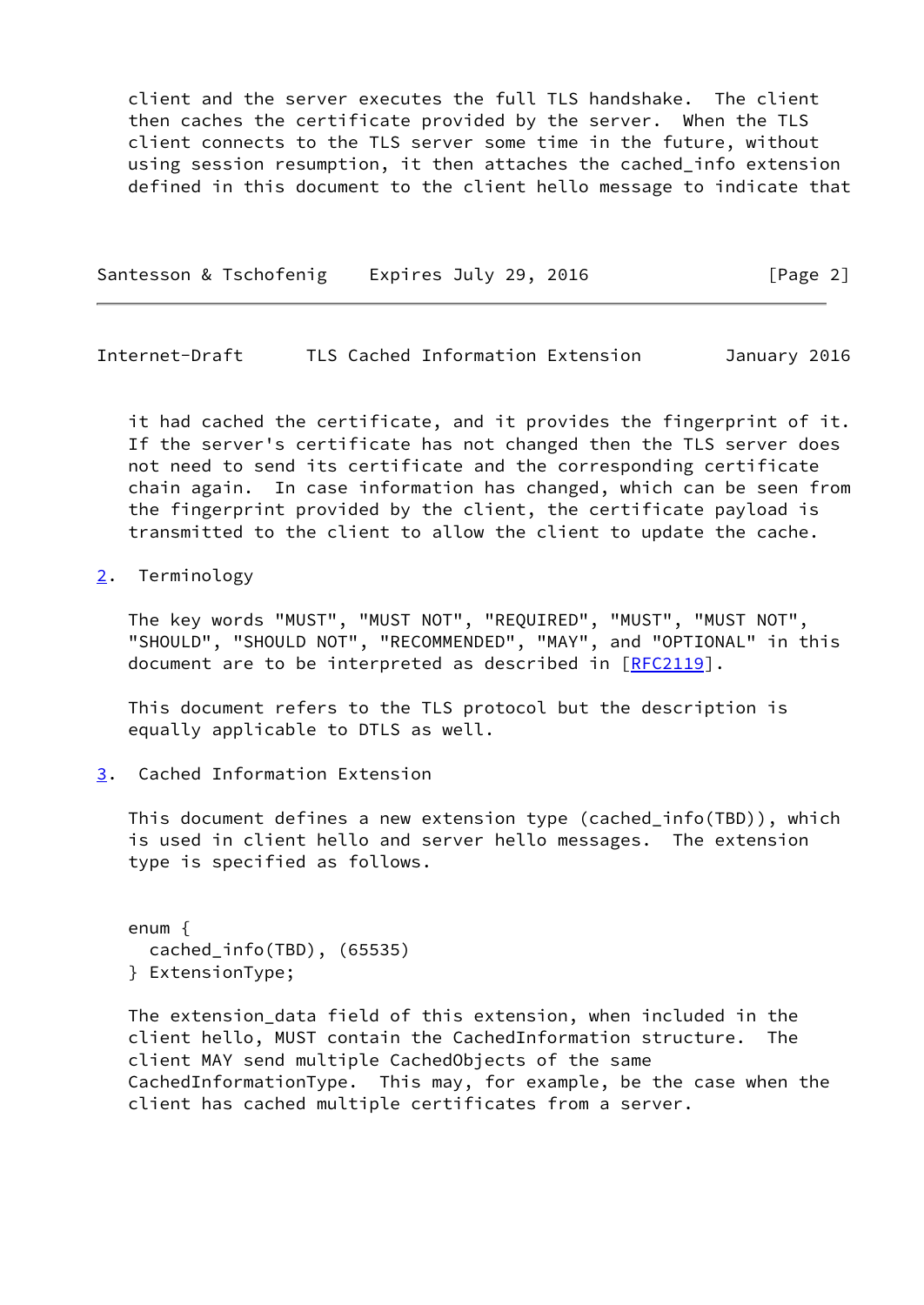| Santesson & Tschofenig |  |  |  |  | Expires July 29, 2016 |  |  |  |
|------------------------|--|--|--|--|-----------------------|--|--|--|
|------------------------|--|--|--|--|-----------------------|--|--|--|

## Internet-Draft TLS Cached Information Extension January 2016

 enum { cert(1), cert\_req(2) (255) } CachedInformationType; struct { select (type) { case client: CachedInformationType type; opaque hash\_value[4]; case server: CachedInformationType type; }; } CachedObject; struct { CachedObject cached\_info<1..255>; } CachedInformation;

This document defines the following two types:

'cert' Type for not sending the complete Server Certificate Message:

 With the type field set to 'cert', the client MUST include the fingerprint of the Certificate message in the hash\_value field. For this type the fingerprint MUST be calculated using the procedure described in **Section 5** with the Certificate message as input data.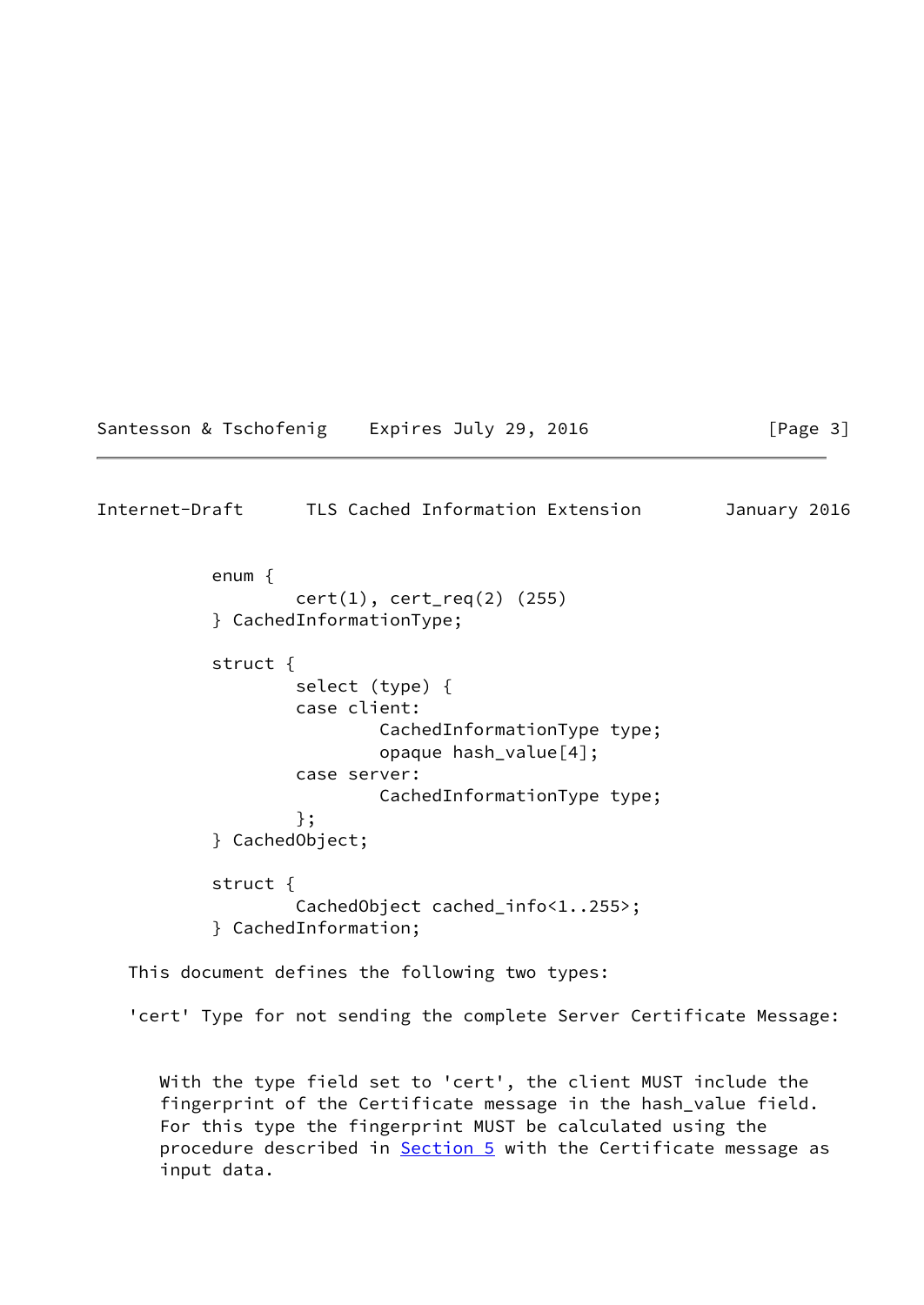'cert req' Type for not sending the complete CertificateRequest Message:

 With the type set to 'cert\_req', the client MUST include the fingerprint of the CertificateRequest message in the hash\_value field. For this type the fingerprint MUST be calculated using the procedure described in [Section 5](#page-7-0) with the CertificateRequest message as input data.

 New cached info types can be added following the policy described in the IANA considerations section, see  $Section 8$ . New hash algorithms can also be added by registering a new type. For practical reasons we recommend to re-use hash algorithms already available with TLS ciphersuites to avoid additional code and to keep the collision probably low new hash algorithms MUST NOT have a collision resistance worse than SHA-256 when truncated to 4 bytes.

Santesson & Tschofenig Expires July 29, 2016 **Figure** 41

<span id="page-4-1"></span>Internet-Draft TLS Cached Information Extension January 2016

<span id="page-4-0"></span>[4](#page-4-0). Exchange Specification

 Clients supporting this extension MAY include the "cached\_info" extension in the (extended) client hello. If the client includes the extension then it MUST contain one or more CachedObject attributes.

 A server supporting this extension MAY include the "cached\_info" extension in the (extended) server hello. By returning the "cached\_info" extension the server indicates that it supports the cached info types. For each indicated cached info type the server MUST alter the transmission of respective payloads, according to the rules outlined with each type. If the server includes the extension it MUST only include CachedObjects of a type also supported by the client (as expressed in the client hello). For example, if a client indicates support for 'cert' and 'cert\_req' then the server cannot respond with a "cached\_info" attribute containing support for ('foo bar').

 Since the client includes a fingerprint of information it cached (for each indicated type) the server is able to determine whether cached information is stale. If the server supports this specification and notices a mismatch between the data cached by the client and its own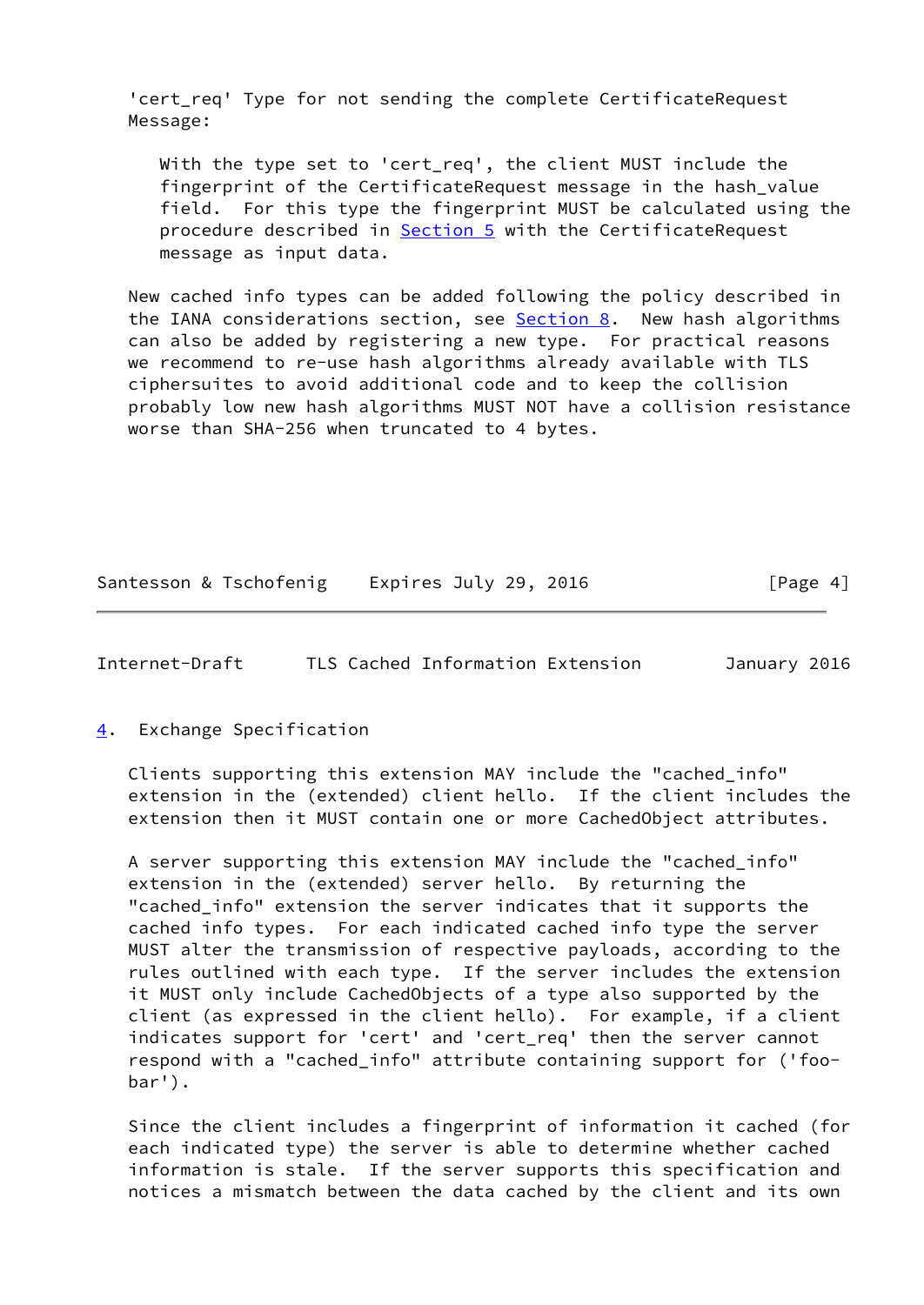information then the server MUST include the information in full and MUST NOT list the respective type in the "cached info" extension.

 Note: If a server is part of a hosting environment then the client may have cached multiple data items for a single server. To allow the client to select the appropriate information from the cache it is RECOMMENDED that the client utilizes the Server Name Indication extension [[RFC6066](https://datatracker.ietf.org/doc/pdf/rfc6066)].

 Following a successful exchange of the "cached\_info" extension in the client and server hello, the server alters sending the corresponding handshake message. How information is altered from the handshake messages is defined in **[Section 4.1](#page-5-0)**, and in **[Section 4.2](#page-6-0)** for the types defined in this specification.

 [Appendix A](#page-13-0) shows an example hash calculation and [Section 6](#page-8-0) shows an example protocol exchange.

<span id="page-5-0"></span>[4.1](#page-5-0). Server Certificate Message

 When a ClientHello message contains the "cached\_info" extension with a type set to 'cert' then the server MAY send the Certificate message shown in Figure 1 under the following conditions:

 o The server software implements the "cached\_info" extension defined in this specification.

| Santesson & Tschofenig | Expires July 29, 2016 | [Page 5] |
|------------------------|-----------------------|----------|
|------------------------|-----------------------|----------|

<span id="page-5-1"></span>Internet-Draft TLS Cached Information Extension January 2016

- o The 'cert' cached info extension is enabled (for example, a policy allows the use of this extension).
- o The server compared the value in the hash\_value field of the client-provided "cached\_info" extension with the fingerprint of the Certificate message it normally sends to clients. This check ensures that the information cached by the client is current. The procedure for calculating the fingerprint is described in [Section 5.](#page-7-0)

 The original Certificate handshake message syntax is defined in [\[RFC5246](https://datatracker.ietf.org/doc/pdf/rfc5246)] and has been extended with [\[RFC7250](https://datatracker.ietf.org/doc/pdf/rfc7250)]. [RFC 7250](https://datatracker.ietf.org/doc/pdf/rfc7250) allows the certificate payload to contain only the SubjectPublicKeyInfo instead of the full information typically found in a certificate. Hence, when this specification is used in combination with  $[REC7250]$  and the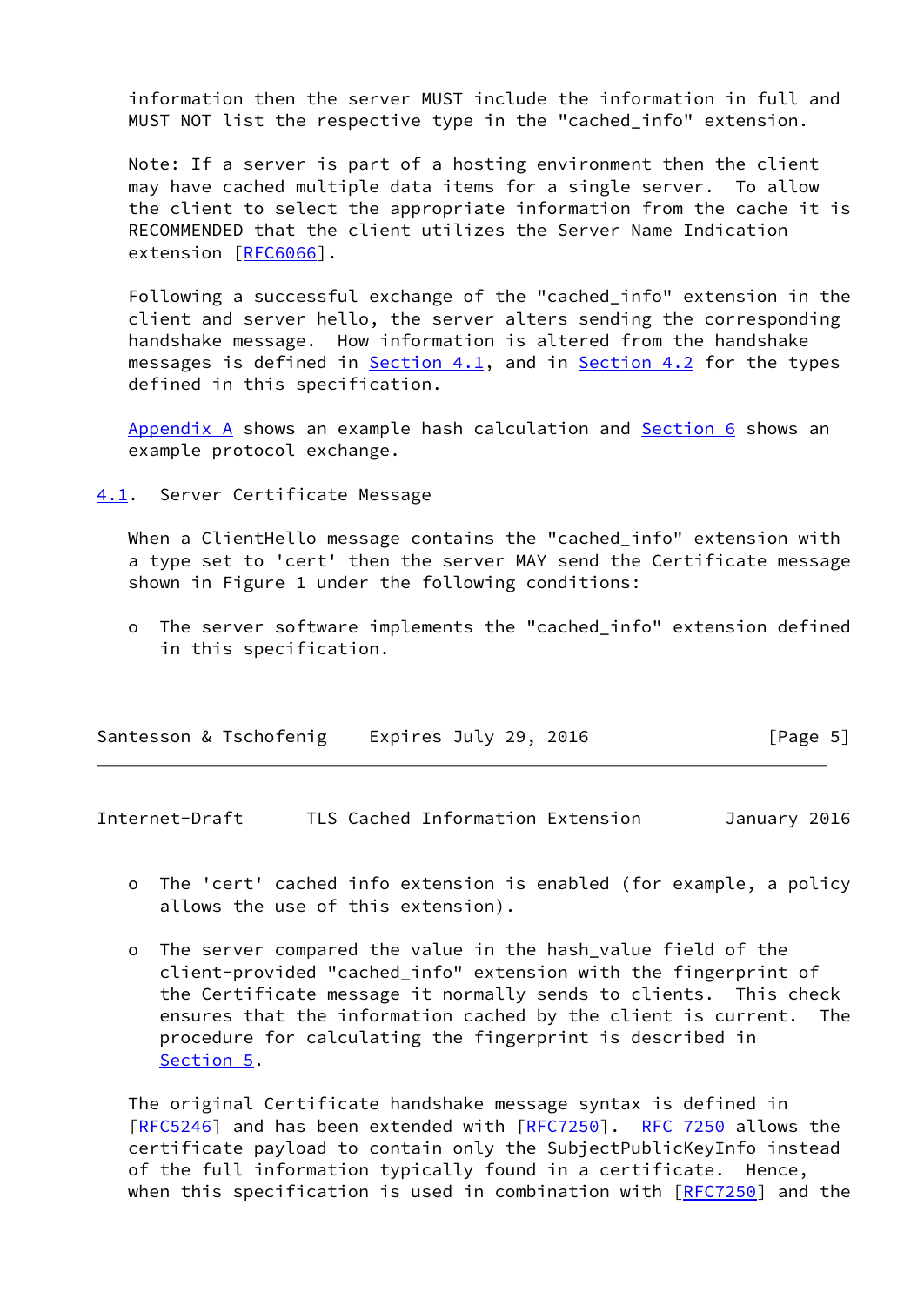negotiated certificate type is a raw public key then the TLS server omits sending a Certificate payload that contains an ASN.1 Certificate structure with the included SubjectPublicKeyInfo rather than the full certificate chain. As such, this extension is compatible with the raw public key extension defined in [RFC 7250](https://datatracker.ietf.org/doc/pdf/rfc7250). Note: We assume that the server implementation is able to select the appropriate certificate or SubjectPublicKeyInfo from the received hash value. If the SNI extension is used by the client then the server has additional information to guide the selection of the appropriate cached info.

 When the cached info specification is used then a modified version of the Certificate message is exchanged. The modified structure is shown in Figure 1.

> struct { opaque hash\_value[4]; } Certificate;

> > Figure 1: Cached Info Certificate Message.

### <span id="page-6-0"></span>[4.2](#page-6-0). CertificateRequest Message

 When a fingerprint for an object of type 'cert\_req' is provided in the client hello, the server MAY send the CertificateRequest message shown in Figure 2 message under the following conditions:

- o The server software implements the "cached\_info" extension defined in this specification.
- o The 'cert\_req' cached info extension is enabled (for example, a policy allows the use of this extension).

| Santesson & Tschofenig | Expires July 29, 2016 | [Page 6] |
|------------------------|-----------------------|----------|
|------------------------|-----------------------|----------|

<span id="page-6-1"></span>Internet-Draft TLS Cached Information Extension January 2016

- o The server compared the value in the hash\_value field of the client-provided "cached\_info" extension with the fingerprint of the CertificateRequest message it normally sends to clients. This check ensures that the information cached by the client is current. The procedure for calculating the fingerprint is described in [Section 5](#page-7-0).
- o The server wants to request a certificate from the client.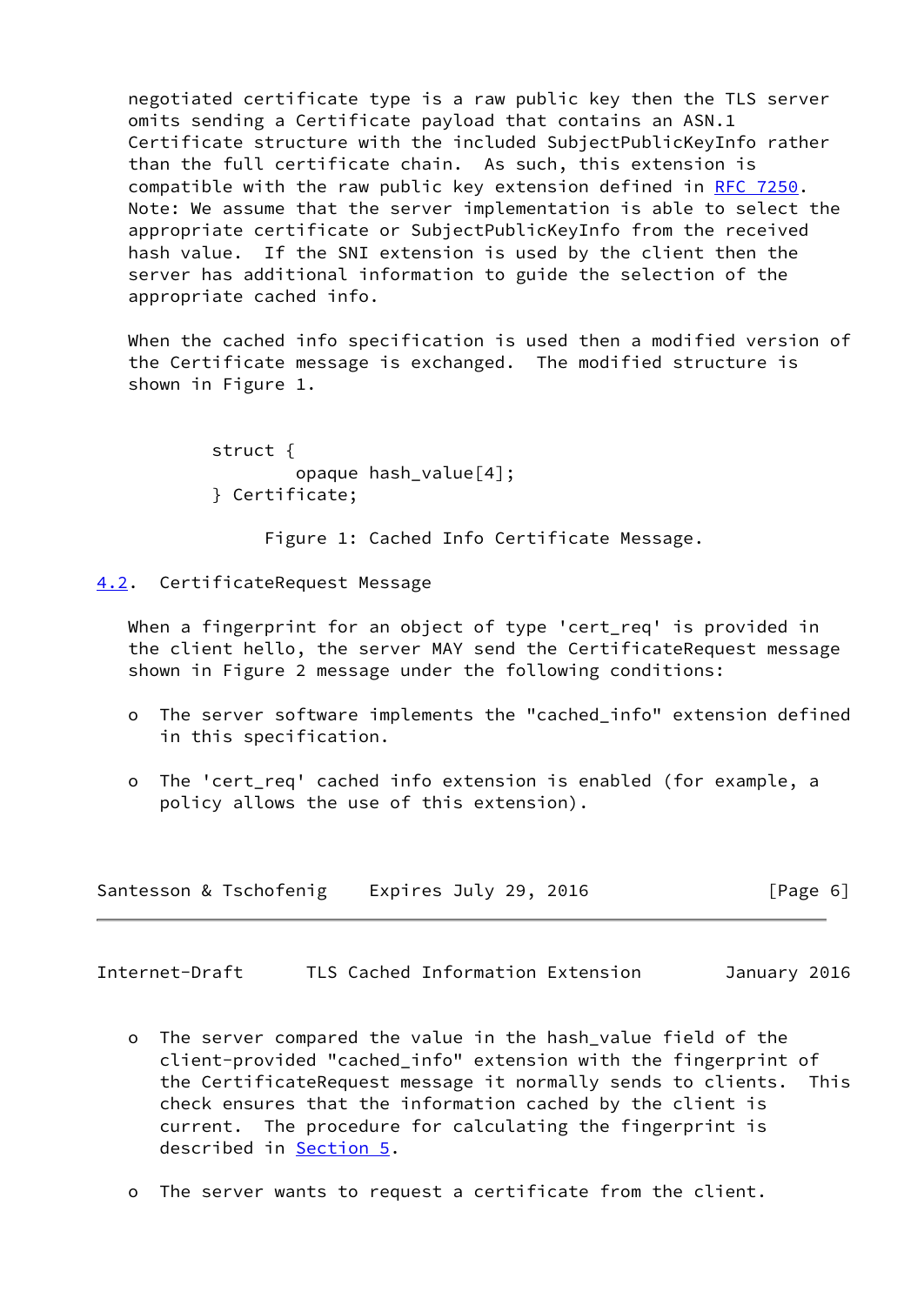The original CertificateRequest handshake message syntax is defined in [[RFC5246\]](https://datatracker.ietf.org/doc/pdf/rfc5246). The modified structure of the CertificateRequest message is shown in Figure 2.

> struct { opaque hash\_value[4]; } CertificateRequest;

Figure 2: Cached Info CertificateRequest Message.

 The CertificateRequest payload is the input parameter to the fingerprint calculation described in [Section 5](#page-7-0).

<span id="page-7-0"></span>[5](#page-7-0). Fingerprint Calculation

The fingerprint MUST be computed as follows:

- 1. Compute the SHA-256 [\[RFC6234](https://datatracker.ietf.org/doc/pdf/rfc6234)] hash of the input data. The input data depends on the cached info type. This document defines two cached info types, described in [Section 4.1](#page-5-0) and in [Section 4.2](#page-6-0). Note that the computed hash only covers the input data structure (and not any type and length information of the record layer). [Appendix A](#page-13-0) shows an example.
- 2. Truncate the output of the SHA-256 hash. When a hash value is truncated to 32 bits, the leftmost 32 bits (that is, the most significant 32 bits in network byte order) from the binary representation of the hash value MUST be used as the truncated value. An example of a 256-bit hash output truncated to 32 bits is shown in Figure 3.

Santesson & Tschofenig Expires July 29, 2016 [Page 7]

<span id="page-7-1"></span>Internet-Draft TLS Cached Information Extension January 2016

256-bit hash: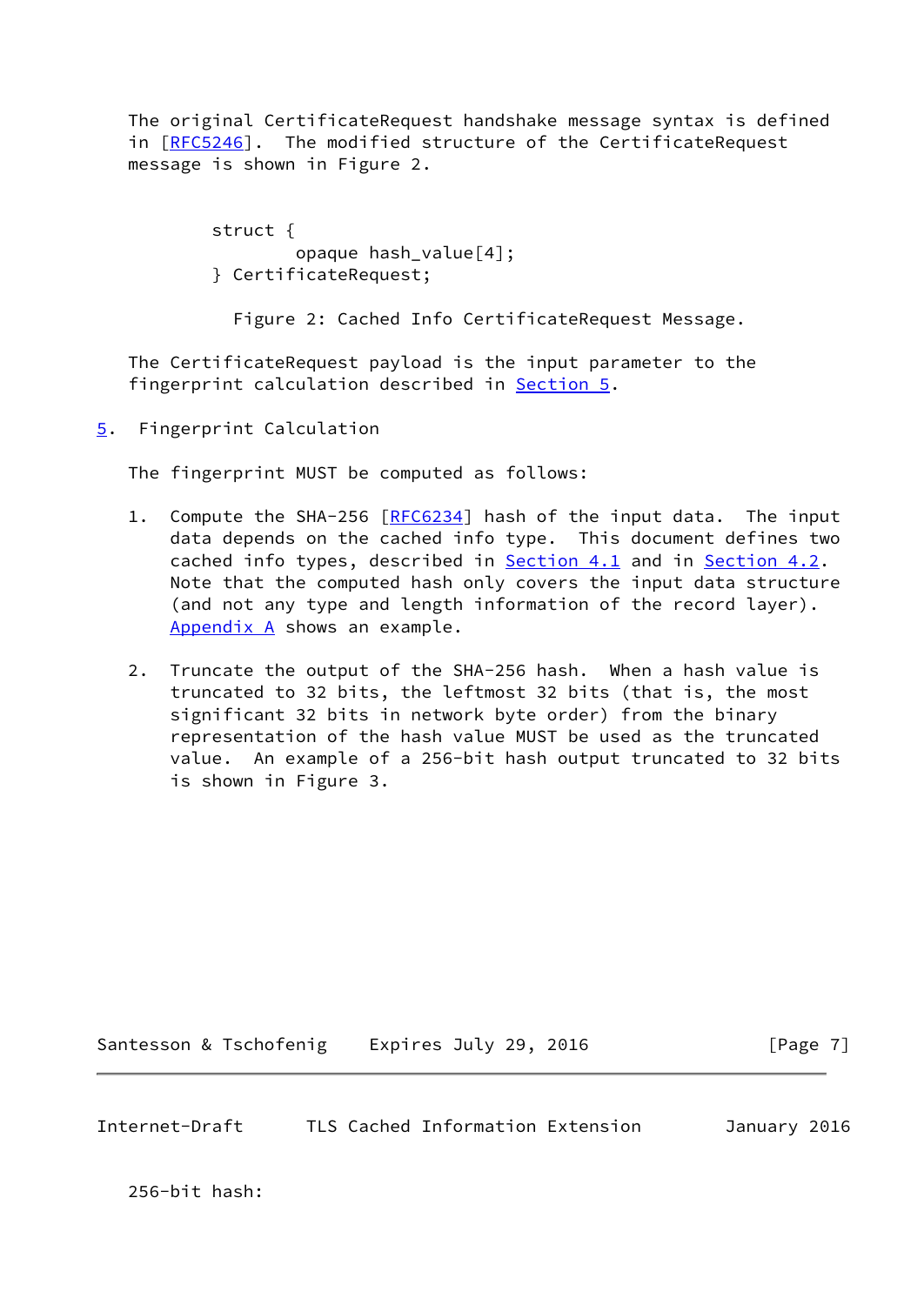0x265357902fe1b7e2a04b897c6025d7a2265357902fe1b7e2a04b897c6025d7a2

 32-bit truncated hash: 0x26535790

# Figure 3: Truncated Hash Example.

 The purpose of the fingerprint provided by the client is to help the server select the correct information. For example, in case of the certificate message the fingerprint identifies the server certificate (and the corresponding private key) for use for with the rest of the handshake. Servers may have more than one certificate and therefore a hash needs to be long enough to keep the probably of hash collisions low. On the other hand, the cached info design aims to reduce the amount of data being exchanged. The security of the handshake depends on the private key and not on the size of the fingerprint. Hence, the fingerprint is a way to prevent the server from accidentally selecting the wrong information. If an attacker injects an incorrect fingerprint then two outcomes are possible: (1) The fingerprint does not relate to any cached state and the server has to fall back to a full exchange. (2) If the attacker manages to inject a fingerprint that refers to data the client has not cached then the exchange will fail later when the client continues with the handshake and aims to verify the digital signature. The signature verification will fail since the public key cached by the client will not correspond to the private key that was used by server to sign the message.

# <span id="page-8-0"></span>[6](#page-8-0). Example

 In the regular, full TLS handshake exchange, shown in Figure 4, the TLS server provides its certificate in the Certificate payload to the client, see step (1). This allows the client to store the certificate for future use. After some time the TLS client again interacts with the same TLS server and makes use of the TLS cached info extension, as shown in Figure 5. The TLS client indicates support for this specification via the "cached\_info" extension, see step (2), and indicates that it has stored the certificate from the earlier exchange (by indicating the 'cert' type). With step (3) the TLS server acknowledges the supports of the 'cert' type and by including the value in the server hello informs the client that the content of the certificate payload contains the fingerprint of the certificate instead of the [RFC 5246-](https://datatracker.ietf.org/doc/pdf/rfc5246)defined payload of the certificate message in step (4).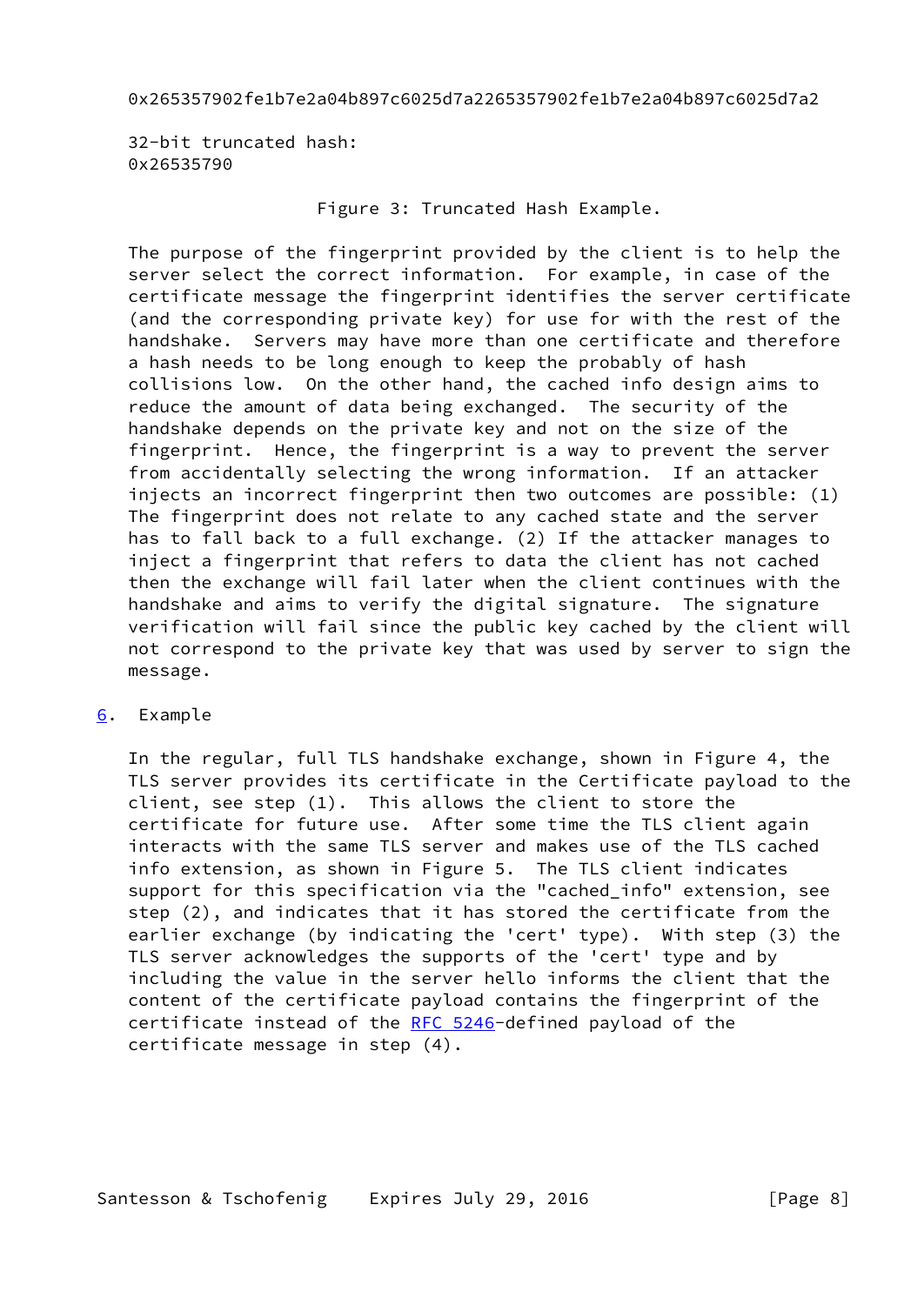<span id="page-9-1"></span>

| Internet-Draft                                                                            | TLS Cached Information Extension                                                                                                      | January 2016 |
|-------------------------------------------------------------------------------------------|---------------------------------------------------------------------------------------------------------------------------------------|--------------|
| ClientHello                                                                               | $\rightarrow$<br>ServerHello<br>$\leftarrow$<br>Certificate* $// (1)$<br>ServerKeyExchange*<br>CertificateRequest*<br>ServerHelloDone |              |
| Certificate*<br>ClientKeyExchange<br>CertificateVerify*<br>[ChangeCipherSpec]<br>Finished | $\rightarrow$                                                                                                                         |              |
|                                                                                           | <- [ChangeCipherSpec]<br>Finished                                                                                                     |              |
|                                                                                           | Application Data <-------> Application Data                                                                                           |              |
|                                                                                           | Figure 4: Example Message Exchange: Initial (full) Exchange.                                                                          |              |
| ClientHello<br>cached_info=(cert)                                                         | $\rightarrow$ // (2)<br><- ServerHello<br>$cached_info = (cert) (3)$<br>Certificate (4)<br>ServerKeyExchange*<br>ServerHelloDone      |              |
| ClientKeyExchange<br>CertificateVerify*<br>[ChangeCipherSpec]<br>Finished                 | -><br><- [ChangeCipherSpec]<br>Finished                                                                                               |              |
|                                                                                           | Application Data <-------> Application Data                                                                                           |              |
|                                                                                           | Figure 5: Example Message Exchange: TLS Cached Extension Usage.                                                                       |              |

<span id="page-9-0"></span>[7](#page-9-0). Security Considerations

 This specification defines a mechanism to reference stored state using a fingerprint. Sending a fingerprint of cached information in an unencrypted handshake, as the client and server hello is, may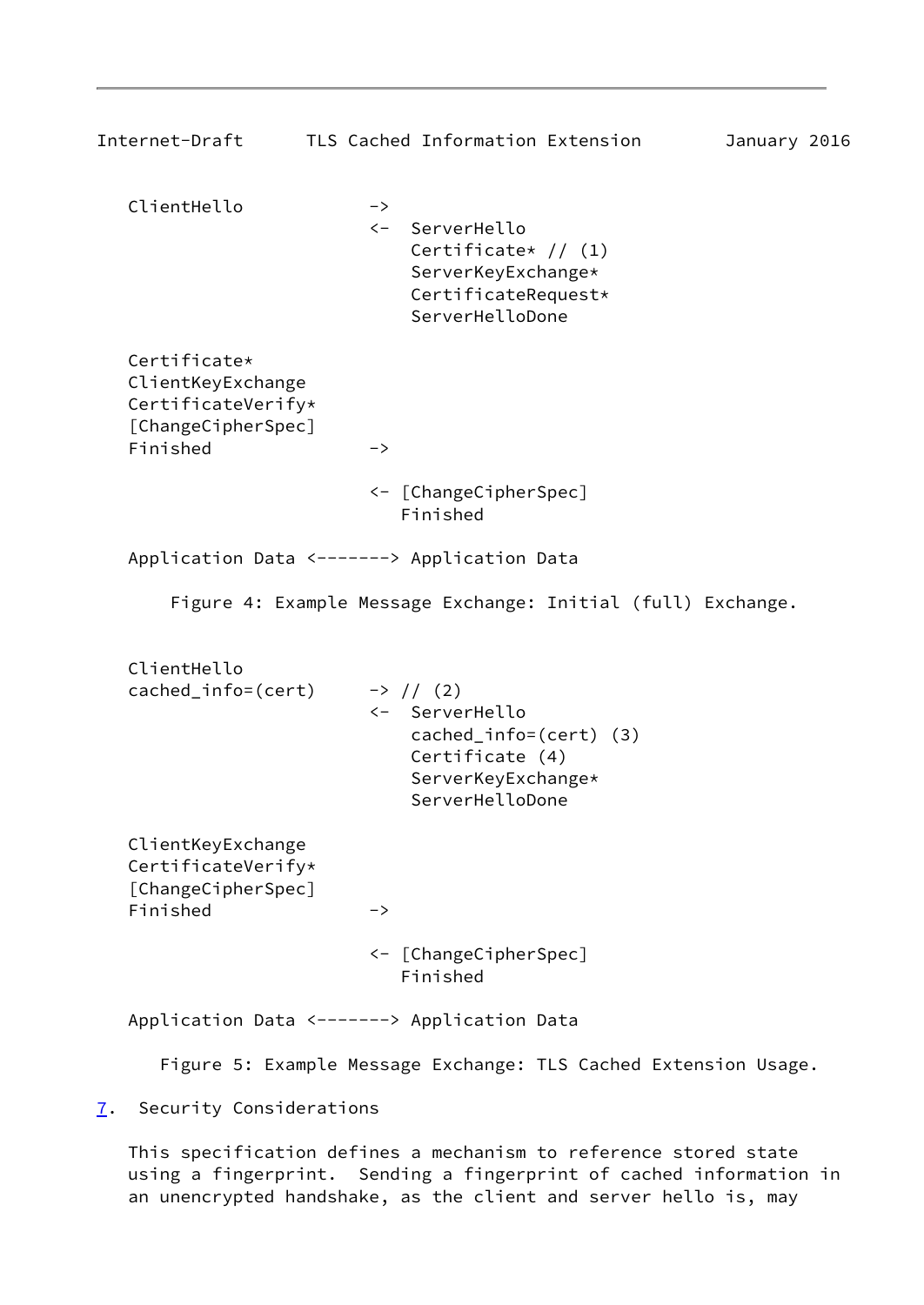allow an attacker or observer to correlate independent TLS exchanges. While some information elements used in this specification, such as

Santesson & Tschofenig Expires July 29, 2016 [Page 9]

<span id="page-10-1"></span>Internet-Draft TLS Cached Information Extension January 2016

 server certificates, are public objects and usually do not contain sensitive information, other not yet defined types may. Those who implement and deploy this specification should therefore make an informed decision whether the cached information is inline with their security and privacy goals. In case of concerns, it is advised to avoid sending the fingerprint of the data objects in clear.

 The use of the cached info extension allows the server to send significantly smaller TLS messages. Consequently, these omitted parts of the messages are not included in the transcript of the handshake in the TLS Finish message. However, since the client and the server communicate the hash values of the cached data in the initial handshake messages the fingerprints are included in the TLS Finish message.

 Clients MUST ensure that they only cache information from legitimate sources. For example, when the client populates the cache from a TLS exchange then it must only cache information after the successful completion of a TLS exchange to ensure that an attacker does not inject incorrect information into the cache. Failure to do so allows for man-in-the-middle attacks.

 Security considerations for the fingerprint calculation are discussed in [Section 5.](#page-7-0)

<span id="page-10-0"></span>[8](#page-10-0). IANA Considerations

<span id="page-10-2"></span>[8.1](#page-10-2). New Entry to the TLS ExtensionType Registry

 IANA is requested to add an entry to the existing TLS ExtensionType registry, defined in [\[RFC5246](https://datatracker.ietf.org/doc/pdf/rfc5246)], for cached\_info(TBD) defined in this document.

<span id="page-10-3"></span>[8.2](#page-10-3). New Registry for CachedInformationType

 IANA is requested to establish a registry for TLS CachedInformationType values. The first entries in the registry are

o  $cert(1)$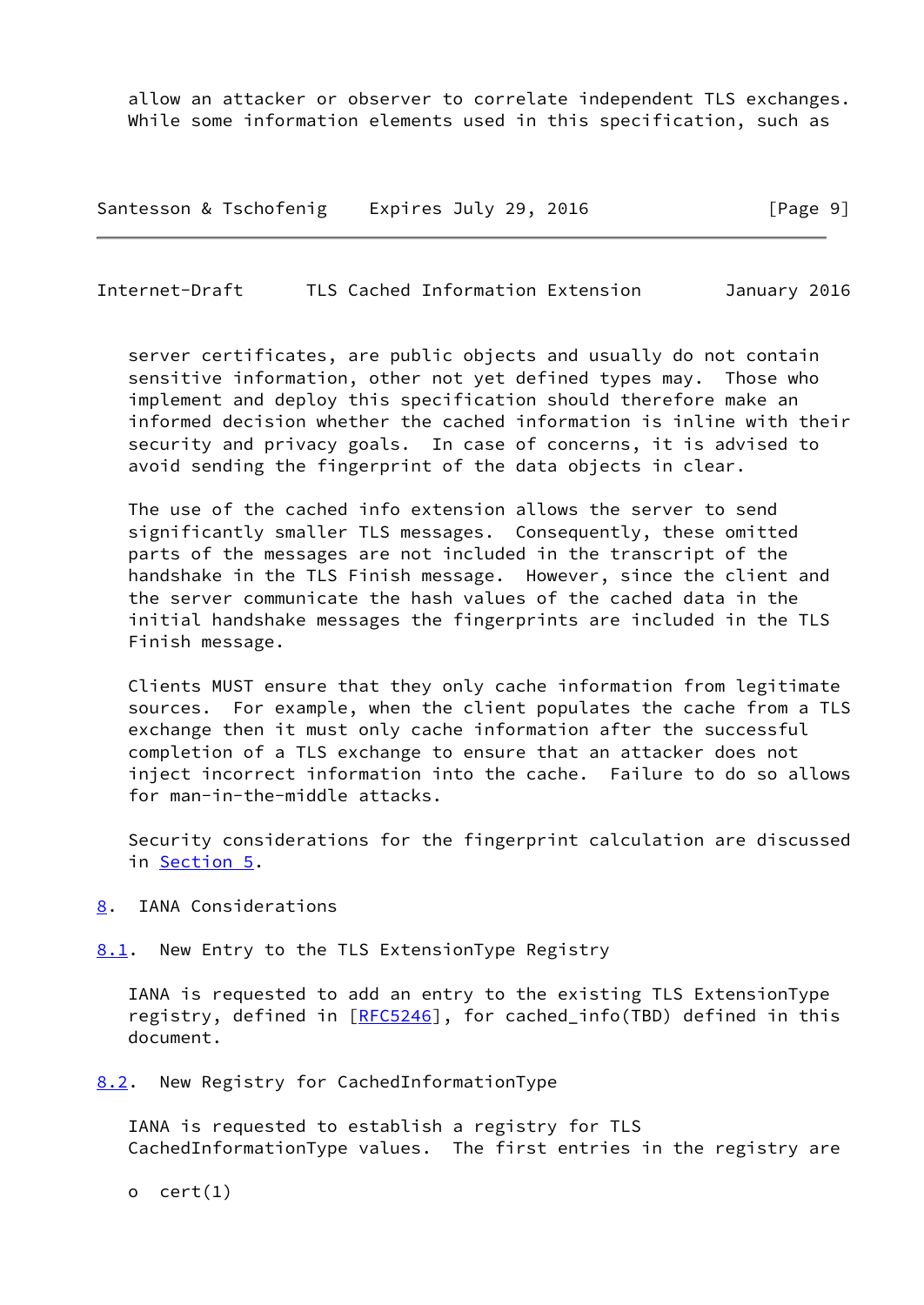o cert\_req(2)

 The policy for adding new values to this registry, following the terminology defined in [\[RFC5226](https://datatracker.ietf.org/doc/pdf/rfc5226)], is as follows:

- o 0-63 (decimal): Standards Action
- o 64-223 (decimal): Specification Required

|  |  | Santesson & Tschofenig | Expires July 29, 2016 |  |  |  | [Page 10] |  |
|--|--|------------------------|-----------------------|--|--|--|-----------|--|
|--|--|------------------------|-----------------------|--|--|--|-----------|--|

<span id="page-11-1"></span>Internet-Draft TLS Cached Information Extension January 2016

- o 224-255 (decimal): reserved for Private Use
- <span id="page-11-0"></span>[9](#page-11-0). Acknowledgments

 We would like to thank the following persons for your detailed document reviews:

- o Paul Wouters and Nikos Mavrogiannopoulos (December 2011)
- o Rob Stradling (February 2012)
- o Ondrej Mikle (March 2012)
- o Ilari Liusvaara, Adam Langley, and Eric Rescorla (July 2014)
- o Sean Turner (August 2014)
- o Martin Thomson (August 2015)
- o Jouni Korhonen (November 2015)
- o Matt Miller (December 2015)
- o Dave Garrett (December 2015)

 We would also to thank Martin Thomson, Karthikeyan Bhargavan, Sankalp Bagaria and Eric Rescorla for their feedback regarding the fingerprint calculation.

 Finally, we would like to thank the TLS working group chairs, Sean Turner and Joe Salowey, as well as the responsible security area director, Stephen Farrell, for their support and their reviews.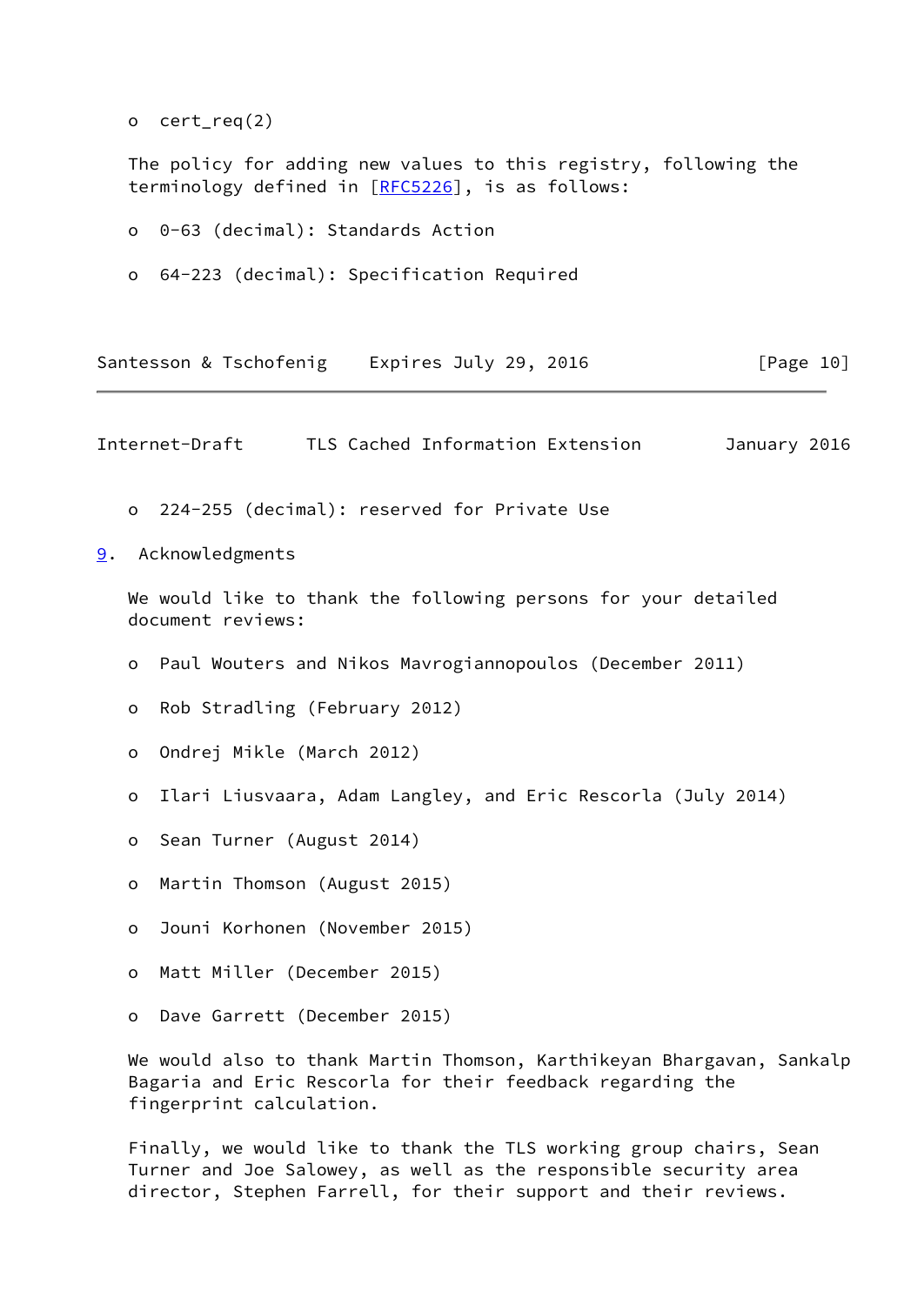#### <span id="page-12-0"></span>[10.](#page-12-0) References

- <span id="page-12-1"></span>[10.1](#page-12-1). Normative References
	- [RFC2119] Bradner, S., "Key words for use in RFCs to Indicate Requirement Levels", [BCP 14](https://datatracker.ietf.org/doc/pdf/bcp14), [RFC 2119](https://datatracker.ietf.org/doc/pdf/rfc2119), DOI 10.17487/ [RFC2119](https://datatracker.ietf.org/doc/pdf/rfc2119), March 1997, <<http://www.rfc-editor.org/info/rfc2119>>.
	- [RFC5246] Dierks, T. and E. Rescorla, "The Transport Layer Security (TLS) Protocol Version 1.2", [RFC 5246](https://datatracker.ietf.org/doc/pdf/rfc5246), DOI 10.17487/ [RFC5246](https://datatracker.ietf.org/doc/pdf/rfc5246), August 2008, <<http://www.rfc-editor.org/info/rfc5246>>.

| Santesson & Tschofenig | Expires July 29, 2016 | [Page 11] |
|------------------------|-----------------------|-----------|
|                        |                       |           |

- <span id="page-12-3"></span>Internet-Draft TLS Cached Information Extension January 2016
	- [RFC6066] Eastlake 3rd, D., "Transport Layer Security (TLS) Extensions: Extension Definitions", [RFC 6066,](https://datatracker.ietf.org/doc/pdf/rfc6066) DOI 10.17487/RFC6066, January 2011, <<http://www.rfc-editor.org/info/rfc6066>>.
	- [RFC6234] Eastlake 3rd, D. and T. Hansen, "US Secure Hash Algorithms (SHA and SHA-based HMAC and HKDF)", [RFC 6234,](https://datatracker.ietf.org/doc/pdf/rfc6234) DOI 10.17487/RFC6234, May 2011, <<http://www.rfc-editor.org/info/rfc6234>>.

<span id="page-12-2"></span>[10.2](#page-12-2). Informative References

- <span id="page-12-4"></span> [ASN.1-Dump]
	- Gutmann, P., "ASN.1 Object Dump Program", February 2013, <<http://www.cs.auckland.ac.nz/~pgut001/>>.
- [RFC5226] Narten, T. and H. Alvestrand, "Guidelines for Writing an IANA Considerations Section in RFCs", [BCP 26](https://datatracker.ietf.org/doc/pdf/bcp26), [RFC 5226](https://datatracker.ietf.org/doc/pdf/rfc5226), DOI 10.17487/RFC5226, May 2008, <<http://www.rfc-editor.org/info/rfc5226>>.
- [RFC6574] Tschofenig, H. and J. Arkko, "Report from the Smart Object Workshop", [RFC 6574](https://datatracker.ietf.org/doc/pdf/rfc6574), DOI 10.17487/RFC6574, April 2012, <<http://www.rfc-editor.org/info/rfc6574>>.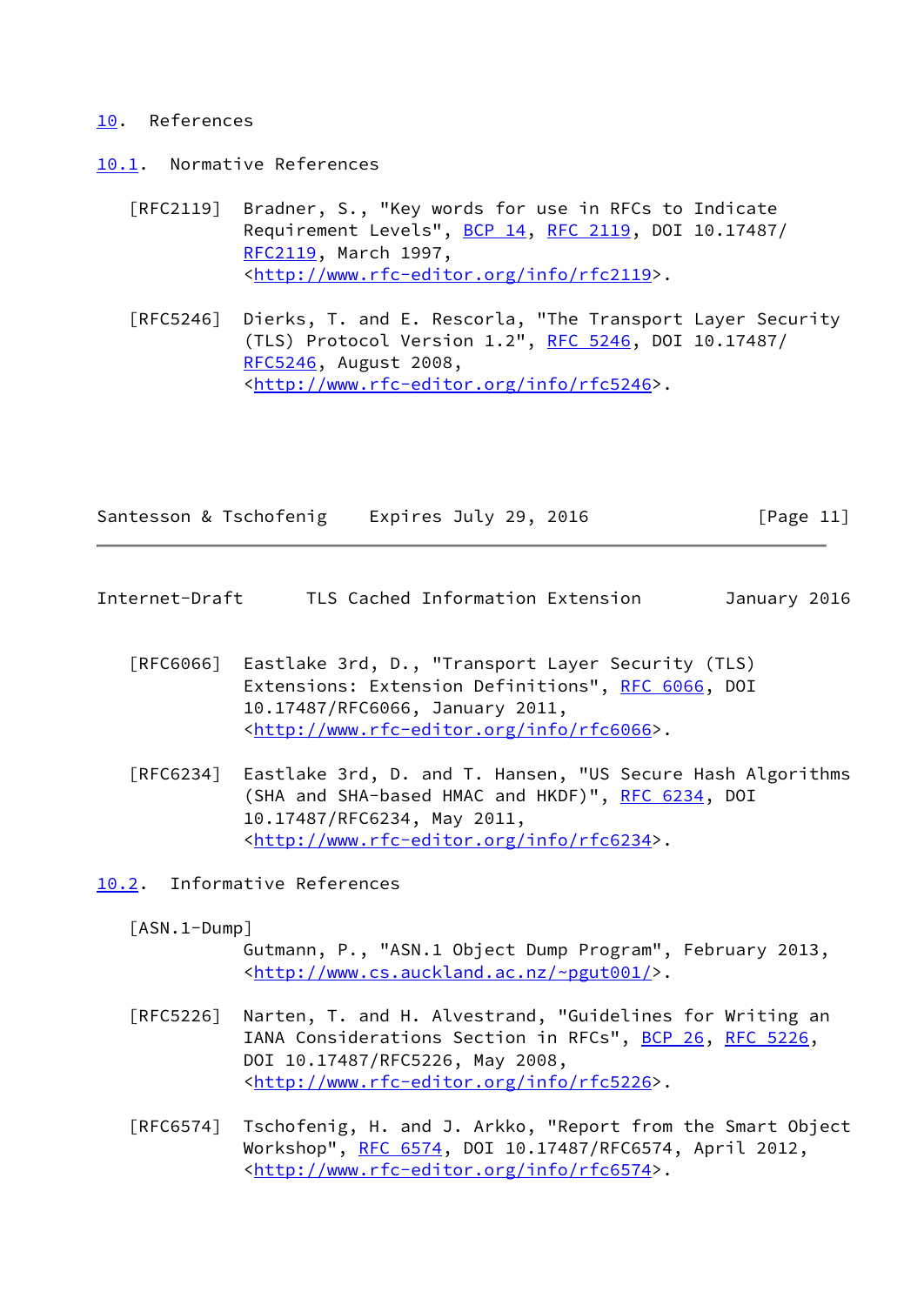[RFC7250] Wouters, P., Ed., Tschofenig, H., Ed., Gilmore, J., Weiler, S., and T. Kivinen, "Using Raw Public Keys in Transport Layer Security (TLS) and Datagram Transport Layer Security (DTLS)", [RFC 7250,](https://datatracker.ietf.org/doc/pdf/rfc7250) DOI 10.17487/RFC7250, June 2014, <<http://www.rfc-editor.org/info/rfc7250>>.

<span id="page-13-0"></span>[Appendix A.](#page-13-0) Example

 Consider a certificate containing an NIST P256 elliptic curve public key displayed using Peter Gutmann's ASN.1 decoder [[ASN.1-Dump\]](#page-12-4) in Figure 6.

|    |                | 0 556: SEQUENCE {                                       |
|----|----------------|---------------------------------------------------------|
|    | 4 4 3 4:       | SEQUENCE {                                              |
| 8  | 3:             | $\lceil 0 \rceil$                                       |
| 10 | 1:             | INTEGER 2                                               |
|    |                |                                                         |
| 13 | $\mathbf{1}$ : | INTEGER 13                                              |
| 16 | 10:            | SEQUENCE {                                              |
| 18 | 8:             | OBJECT IDENTIFIER ecdsaWithSHA256 (1 2 840 10045 4 3 2) |
|    |                |                                                         |
| 28 | 62:            | SEQUENCE {                                              |

|  |  | Santesson & Tschofenig | Expires July 29, 2016 |  |  |  | [Page 12] |  |  |
|--|--|------------------------|-----------------------|--|--|--|-----------|--|--|
|--|--|------------------------|-----------------------|--|--|--|-----------|--|--|

| Internet-Draft |  | TLS Cached Information Extension | January 2016 |  |
|----------------|--|----------------------------------|--------------|--|
|                |  |                                  |              |  |

| 30 | 11:           | SET {                                         |
|----|---------------|-----------------------------------------------|
|    | $32 \t 9:$    | SEQUENCE {                                    |
|    | $34 \quad 3:$ | OBJECT IDENTIFIER countryName (2 5 4 6)       |
|    | $39$ 2:       | PrintableString 'NL'                          |
|    |               |                                               |
|    |               |                                               |
| 43 | 17:           | SET {                                         |
| 45 | 15:           | SEQUENCE {                                    |
|    | 47 3:         | OBJECT IDENTIFIER organizationName (2 5 4 10) |
|    | $52 \t 8:$    | PrintableString 'PolarSSL'                    |
|    |               |                                               |
|    |               |                                               |
| 62 | 28:           | SET {                                         |
| 64 | 26:           | SEQUENCE {                                    |
|    | 66 3:         | OBJECT IDENTIFIER commonName (2 5 4 3)        |
| 71 | 19:           | PrintableString 'Polarssl Test EC CA'         |
|    |               |                                               |
|    |               |                                               |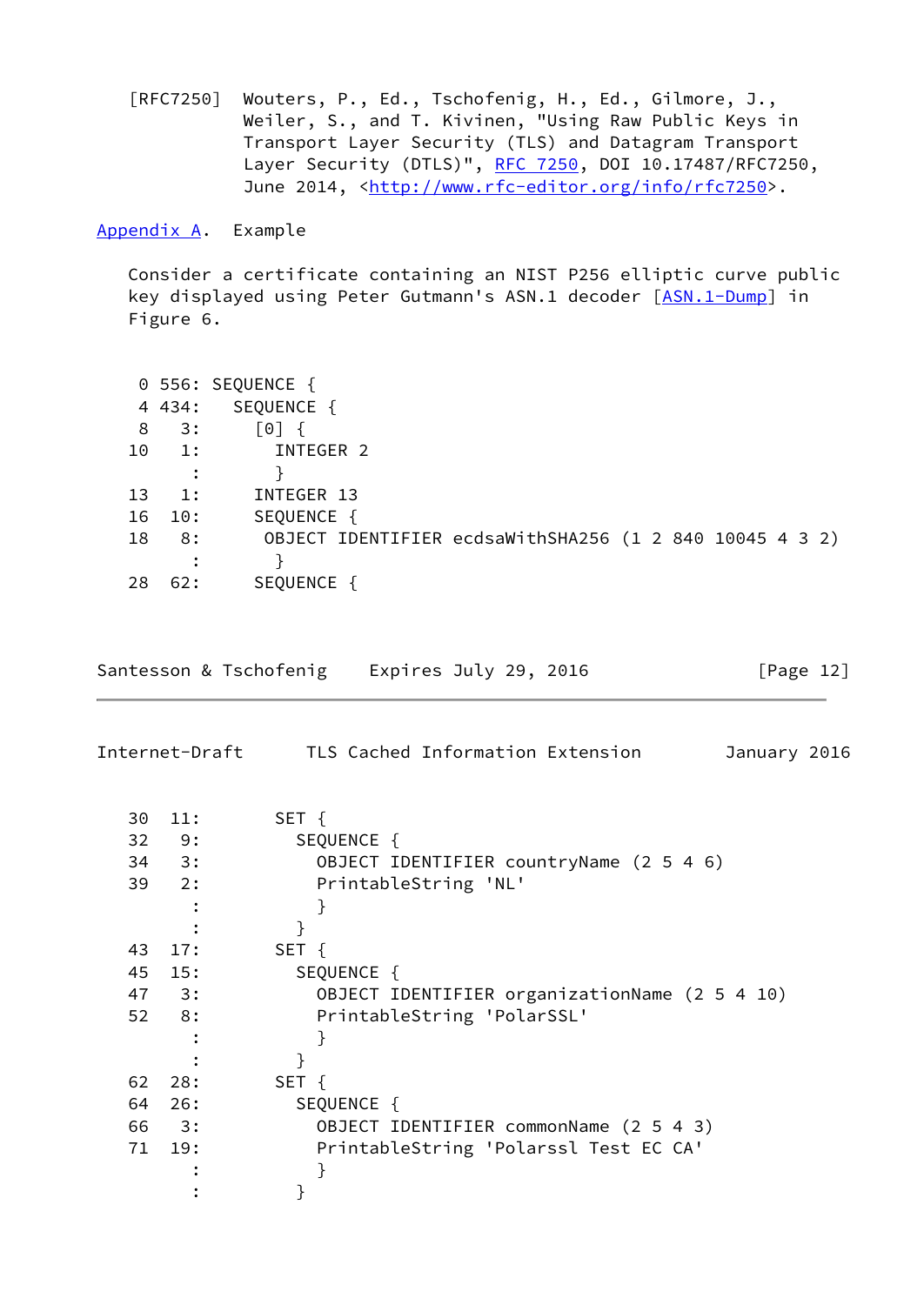| SEQUENCE {<br>92<br>30:<br>13:<br>UTCTime 24/09/2013 15:52:04 GMT<br>94<br>UTCTime 22/09/2023 15:52:04 GMT<br>13:<br>109<br>$\}$<br>SEQUENCE {<br>124 65:<br>126<br>SET {<br>11:<br>SEQUENCE {<br>128 9:<br>$130 \t3$ :<br>OBJECT IDENTIFIER countryName (2 5 4 6)<br>$135$ 2:<br>PrintableString 'NL'<br>}<br>$\}$<br>SET {<br>139<br>17:<br>SEQUENCE {<br>141 15:<br>$143 \t3$ :<br>OBJECT IDENTIFIER organizationName (2 5 4 10)<br>148 8:<br>PrintableString 'PolarSSL'<br>}<br>$\}$<br>SET {<br>158 31:<br>160 29:<br>SEQUENCE {<br>$162 \t3$ :<br>OBJECT IDENTIFIER commonName (2 5 4 3)<br>PrintableString 'PolarSSL Test Client 2'<br>167<br>22:<br>}<br>$\mathcal{F}$<br>$\}$<br>SEQUENCE {<br>191 89:<br>SEQUENCE {<br>193 19:<br>OBJECT IDENTIFIER ecPublicKey (1 2 840 10045 2 1)<br>195<br>7:<br>OBJECT IDENTIFIER prime256v1 (1 2 840 10045 3 1 7)<br>8:<br>204<br>}<br>Santesson & Tschofenig Expires July 29, 2016<br>[Page $13$ ]<br>Internet-Draft TLS Cached Information Extension<br>214 66:<br>BIT STRING<br>04 57 E5 AE B1 73 DF D3 AC BB 93 B8 81 FF 12 AE<br>EE E6 53 AC CE 55 53 F6 34 OE CC 2E E3 63 25 OB<br>DF 98 E2 F3 5C 60 36 96 C0 D5 18 14 70 E5 7F 9F<br>D5 4B 45 18 E5 B0 6C D5 5C F8 96 8F 87 70 A3 E4<br>C <sub>7</sub><br>$\}$<br>$\begin{bmatrix} 3 \end{bmatrix}$ {<br>282 157:<br>SEQUENCE {<br>285 154:<br>SEQUENCE {<br>288<br>9:<br>OBJECT IDENTIFIER basicConstraints (2 5 29 19)<br>290<br>3: |  | $\mathcal{F}$ |
|---------------------------------------------------------------------------------------------------------------------------------------------------------------------------------------------------------------------------------------------------------------------------------------------------------------------------------------------------------------------------------------------------------------------------------------------------------------------------------------------------------------------------------------------------------------------------------------------------------------------------------------------------------------------------------------------------------------------------------------------------------------------------------------------------------------------------------------------------------------------------------------------------------------------------------------------------------------------------------------------------------------------------------------------------------------------------------------------------------------------------------------------------------------------------------------------------------------------------------------------------------------------------------------------------------------------------------------------------------------------------------------------------------------------------------------------|--|---------------|
|                                                                                                                                                                                                                                                                                                                                                                                                                                                                                                                                                                                                                                                                                                                                                                                                                                                                                                                                                                                                                                                                                                                                                                                                                                                                                                                                                                                                                                             |  |               |
|                                                                                                                                                                                                                                                                                                                                                                                                                                                                                                                                                                                                                                                                                                                                                                                                                                                                                                                                                                                                                                                                                                                                                                                                                                                                                                                                                                                                                                             |  |               |
|                                                                                                                                                                                                                                                                                                                                                                                                                                                                                                                                                                                                                                                                                                                                                                                                                                                                                                                                                                                                                                                                                                                                                                                                                                                                                                                                                                                                                                             |  |               |
|                                                                                                                                                                                                                                                                                                                                                                                                                                                                                                                                                                                                                                                                                                                                                                                                                                                                                                                                                                                                                                                                                                                                                                                                                                                                                                                                                                                                                                             |  |               |
|                                                                                                                                                                                                                                                                                                                                                                                                                                                                                                                                                                                                                                                                                                                                                                                                                                                                                                                                                                                                                                                                                                                                                                                                                                                                                                                                                                                                                                             |  |               |
|                                                                                                                                                                                                                                                                                                                                                                                                                                                                                                                                                                                                                                                                                                                                                                                                                                                                                                                                                                                                                                                                                                                                                                                                                                                                                                                                                                                                                                             |  |               |
|                                                                                                                                                                                                                                                                                                                                                                                                                                                                                                                                                                                                                                                                                                                                                                                                                                                                                                                                                                                                                                                                                                                                                                                                                                                                                                                                                                                                                                             |  |               |
|                                                                                                                                                                                                                                                                                                                                                                                                                                                                                                                                                                                                                                                                                                                                                                                                                                                                                                                                                                                                                                                                                                                                                                                                                                                                                                                                                                                                                                             |  |               |
|                                                                                                                                                                                                                                                                                                                                                                                                                                                                                                                                                                                                                                                                                                                                                                                                                                                                                                                                                                                                                                                                                                                                                                                                                                                                                                                                                                                                                                             |  |               |
|                                                                                                                                                                                                                                                                                                                                                                                                                                                                                                                                                                                                                                                                                                                                                                                                                                                                                                                                                                                                                                                                                                                                                                                                                                                                                                                                                                                                                                             |  |               |
|                                                                                                                                                                                                                                                                                                                                                                                                                                                                                                                                                                                                                                                                                                                                                                                                                                                                                                                                                                                                                                                                                                                                                                                                                                                                                                                                                                                                                                             |  |               |
|                                                                                                                                                                                                                                                                                                                                                                                                                                                                                                                                                                                                                                                                                                                                                                                                                                                                                                                                                                                                                                                                                                                                                                                                                                                                                                                                                                                                                                             |  |               |
|                                                                                                                                                                                                                                                                                                                                                                                                                                                                                                                                                                                                                                                                                                                                                                                                                                                                                                                                                                                                                                                                                                                                                                                                                                                                                                                                                                                                                                             |  |               |
|                                                                                                                                                                                                                                                                                                                                                                                                                                                                                                                                                                                                                                                                                                                                                                                                                                                                                                                                                                                                                                                                                                                                                                                                                                                                                                                                                                                                                                             |  |               |
|                                                                                                                                                                                                                                                                                                                                                                                                                                                                                                                                                                                                                                                                                                                                                                                                                                                                                                                                                                                                                                                                                                                                                                                                                                                                                                                                                                                                                                             |  |               |
|                                                                                                                                                                                                                                                                                                                                                                                                                                                                                                                                                                                                                                                                                                                                                                                                                                                                                                                                                                                                                                                                                                                                                                                                                                                                                                                                                                                                                                             |  |               |
|                                                                                                                                                                                                                                                                                                                                                                                                                                                                                                                                                                                                                                                                                                                                                                                                                                                                                                                                                                                                                                                                                                                                                                                                                                                                                                                                                                                                                                             |  |               |
|                                                                                                                                                                                                                                                                                                                                                                                                                                                                                                                                                                                                                                                                                                                                                                                                                                                                                                                                                                                                                                                                                                                                                                                                                                                                                                                                                                                                                                             |  |               |
|                                                                                                                                                                                                                                                                                                                                                                                                                                                                                                                                                                                                                                                                                                                                                                                                                                                                                                                                                                                                                                                                                                                                                                                                                                                                                                                                                                                                                                             |  |               |
|                                                                                                                                                                                                                                                                                                                                                                                                                                                                                                                                                                                                                                                                                                                                                                                                                                                                                                                                                                                                                                                                                                                                                                                                                                                                                                                                                                                                                                             |  |               |
|                                                                                                                                                                                                                                                                                                                                                                                                                                                                                                                                                                                                                                                                                                                                                                                                                                                                                                                                                                                                                                                                                                                                                                                                                                                                                                                                                                                                                                             |  |               |
|                                                                                                                                                                                                                                                                                                                                                                                                                                                                                                                                                                                                                                                                                                                                                                                                                                                                                                                                                                                                                                                                                                                                                                                                                                                                                                                                                                                                                                             |  |               |
|                                                                                                                                                                                                                                                                                                                                                                                                                                                                                                                                                                                                                                                                                                                                                                                                                                                                                                                                                                                                                                                                                                                                                                                                                                                                                                                                                                                                                                             |  |               |
|                                                                                                                                                                                                                                                                                                                                                                                                                                                                                                                                                                                                                                                                                                                                                                                                                                                                                                                                                                                                                                                                                                                                                                                                                                                                                                                                                                                                                                             |  |               |
|                                                                                                                                                                                                                                                                                                                                                                                                                                                                                                                                                                                                                                                                                                                                                                                                                                                                                                                                                                                                                                                                                                                                                                                                                                                                                                                                                                                                                                             |  |               |
|                                                                                                                                                                                                                                                                                                                                                                                                                                                                                                                                                                                                                                                                                                                                                                                                                                                                                                                                                                                                                                                                                                                                                                                                                                                                                                                                                                                                                                             |  |               |
|                                                                                                                                                                                                                                                                                                                                                                                                                                                                                                                                                                                                                                                                                                                                                                                                                                                                                                                                                                                                                                                                                                                                                                                                                                                                                                                                                                                                                                             |  |               |
|                                                                                                                                                                                                                                                                                                                                                                                                                                                                                                                                                                                                                                                                                                                                                                                                                                                                                                                                                                                                                                                                                                                                                                                                                                                                                                                                                                                                                                             |  |               |
|                                                                                                                                                                                                                                                                                                                                                                                                                                                                                                                                                                                                                                                                                                                                                                                                                                                                                                                                                                                                                                                                                                                                                                                                                                                                                                                                                                                                                                             |  |               |
|                                                                                                                                                                                                                                                                                                                                                                                                                                                                                                                                                                                                                                                                                                                                                                                                                                                                                                                                                                                                                                                                                                                                                                                                                                                                                                                                                                                                                                             |  |               |
|                                                                                                                                                                                                                                                                                                                                                                                                                                                                                                                                                                                                                                                                                                                                                                                                                                                                                                                                                                                                                                                                                                                                                                                                                                                                                                                                                                                                                                             |  | January 2016  |
|                                                                                                                                                                                                                                                                                                                                                                                                                                                                                                                                                                                                                                                                                                                                                                                                                                                                                                                                                                                                                                                                                                                                                                                                                                                                                                                                                                                                                                             |  |               |
|                                                                                                                                                                                                                                                                                                                                                                                                                                                                                                                                                                                                                                                                                                                                                                                                                                                                                                                                                                                                                                                                                                                                                                                                                                                                                                                                                                                                                                             |  |               |
|                                                                                                                                                                                                                                                                                                                                                                                                                                                                                                                                                                                                                                                                                                                                                                                                                                                                                                                                                                                                                                                                                                                                                                                                                                                                                                                                                                                                                                             |  |               |
|                                                                                                                                                                                                                                                                                                                                                                                                                                                                                                                                                                                                                                                                                                                                                                                                                                                                                                                                                                                                                                                                                                                                                                                                                                                                                                                                                                                                                                             |  |               |
|                                                                                                                                                                                                                                                                                                                                                                                                                                                                                                                                                                                                                                                                                                                                                                                                                                                                                                                                                                                                                                                                                                                                                                                                                                                                                                                                                                                                                                             |  |               |
|                                                                                                                                                                                                                                                                                                                                                                                                                                                                                                                                                                                                                                                                                                                                                                                                                                                                                                                                                                                                                                                                                                                                                                                                                                                                                                                                                                                                                                             |  |               |
|                                                                                                                                                                                                                                                                                                                                                                                                                                                                                                                                                                                                                                                                                                                                                                                                                                                                                                                                                                                                                                                                                                                                                                                                                                                                                                                                                                                                                                             |  |               |
|                                                                                                                                                                                                                                                                                                                                                                                                                                                                                                                                                                                                                                                                                                                                                                                                                                                                                                                                                                                                                                                                                                                                                                                                                                                                                                                                                                                                                                             |  |               |
|                                                                                                                                                                                                                                                                                                                                                                                                                                                                                                                                                                                                                                                                                                                                                                                                                                                                                                                                                                                                                                                                                                                                                                                                                                                                                                                                                                                                                                             |  |               |
|                                                                                                                                                                                                                                                                                                                                                                                                                                                                                                                                                                                                                                                                                                                                                                                                                                                                                                                                                                                                                                                                                                                                                                                                                                                                                                                                                                                                                                             |  |               |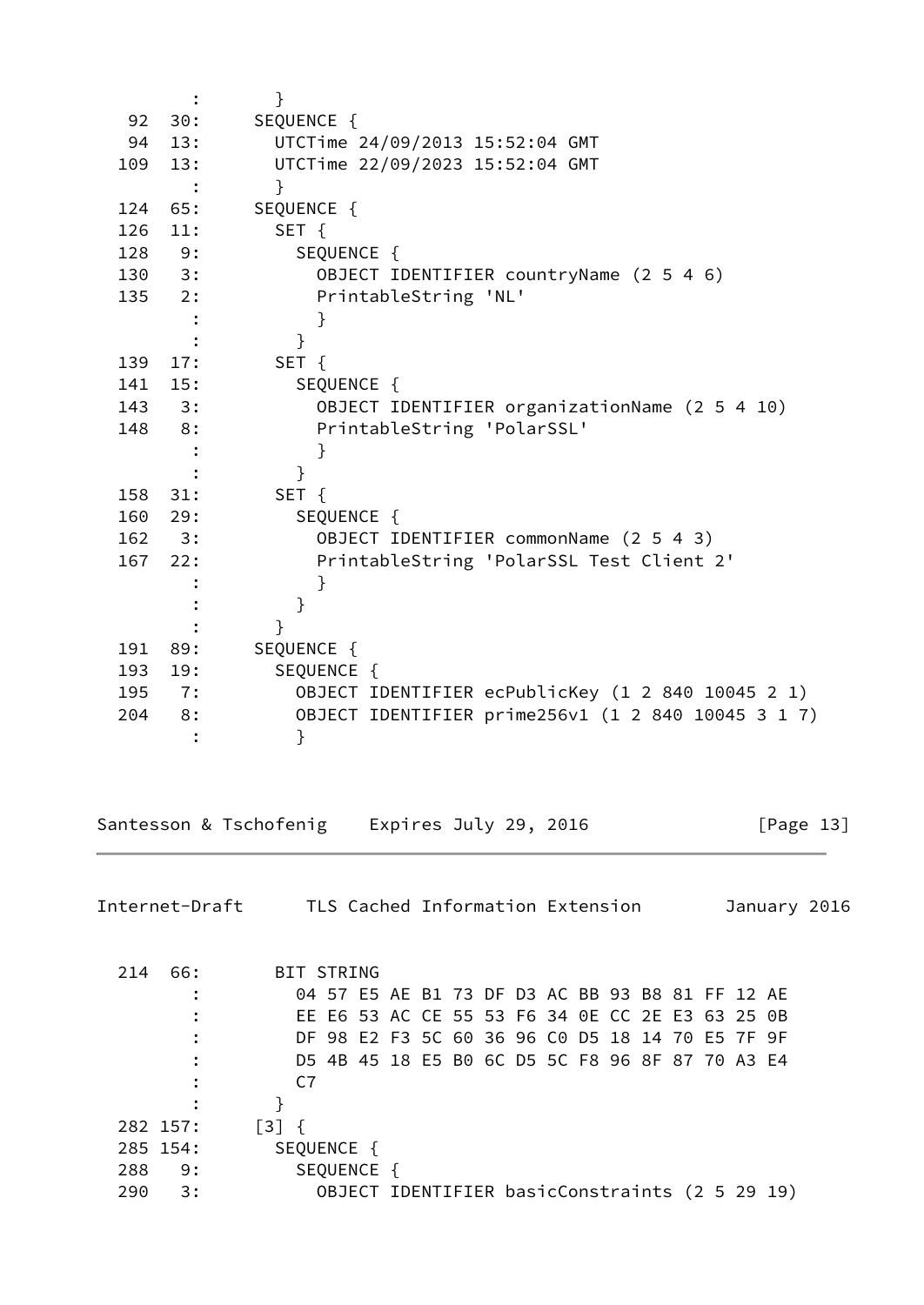| 295<br>297 | 2:<br>$\Theta$ :                         | OCTET STRING, encapsulates {<br>SEQUENCE {}                          |  |  |  |  |  |
|------------|------------------------------------------|----------------------------------------------------------------------|--|--|--|--|--|
|            |                                          | }                                                                    |  |  |  |  |  |
|            |                                          | }                                                                    |  |  |  |  |  |
| 299        | 29:                                      | SEQUENCE {                                                           |  |  |  |  |  |
| 301        | 3:                                       | OBJECT IDENTIFIER subjectKeyIdentifier (2 5 29 14)                   |  |  |  |  |  |
| 306        | OCTET STRING, encapsulates {<br>22:      |                                                                      |  |  |  |  |  |
| 308        | 20:                                      | <b>OCTET STRING</b>                                                  |  |  |  |  |  |
|            |                                          | 7A 00 5F 86 64 FC E0 5D E5 11 10 3B B2 E6 3B C4                      |  |  |  |  |  |
|            |                                          | 26 3F CF E2                                                          |  |  |  |  |  |
|            |                                          | }                                                                    |  |  |  |  |  |
|            |                                          | }                                                                    |  |  |  |  |  |
|            | 330 110:                                 | SEQUENCE {                                                           |  |  |  |  |  |
| 332        | 3:                                       | OBJECT IDENTIFIER authorityKeyIdentifier (2 5 29 35)                 |  |  |  |  |  |
|            | OCTET STRING, encapsulates {<br>337 103: |                                                                      |  |  |  |  |  |
| 339 101:   | SEQUENCE {                               |                                                                      |  |  |  |  |  |
| 341        | 20:                                      | [0]                                                                  |  |  |  |  |  |
|            |                                          | 9D 6D 20 24 49 01 3F 2B CB 78 B5 19 BC 7E 24 C9                      |  |  |  |  |  |
|            |                                          | DB FB 36 7C                                                          |  |  |  |  |  |
| 363        | 66:                                      | $[1] \{$                                                             |  |  |  |  |  |
| 365        | 64:                                      | $[4] \{$                                                             |  |  |  |  |  |
| 367        | 62:                                      | SEQUENCE {                                                           |  |  |  |  |  |
|            | 369<br>SET {<br>11:                      |                                                                      |  |  |  |  |  |
| 371        | SEQUENCE {<br>9:                         |                                                                      |  |  |  |  |  |
| 373        | 3:                                       | OBJECT IDENTIFIER countryName (2 5 4 6)                              |  |  |  |  |  |
| 378        | 2:                                       | PrintableString 'NL'                                                 |  |  |  |  |  |
|            |                                          | }                                                                    |  |  |  |  |  |
| 382        | 17:                                      | $\mathcal{F}$                                                        |  |  |  |  |  |
| 384        | 15:                                      | SET {<br>SEQUENCE {                                                  |  |  |  |  |  |
| 386        | 3:                                       | OBJECT IDENTIFIER organizationName                                   |  |  |  |  |  |
|            |                                          | $(2\;5\;4\;10)$                                                      |  |  |  |  |  |
| 391        | 8:                                       | PrintableString 'PolarSSL'                                           |  |  |  |  |  |
|            |                                          |                                                                      |  |  |  |  |  |
|            |                                          | }                                                                    |  |  |  |  |  |
| 401        | 28:                                      | SET {                                                                |  |  |  |  |  |
| 403        | 26:                                      | SEQUENCE {                                                           |  |  |  |  |  |
|            |                                          |                                                                      |  |  |  |  |  |
|            |                                          | Santesson & Tschofenig Expires July 29, 2016<br>[Page $14$ ]         |  |  |  |  |  |
|            |                                          |                                                                      |  |  |  |  |  |
|            |                                          | Internet-Draft      TLS Cached Information Extension<br>January 2016 |  |  |  |  |  |
| 405        | 3:                                       | OBJECT IDENTIFIER commonName (2 5 4 3)                               |  |  |  |  |  |
| 410        | 19:                                      | PrintableString 'Polarssl Test EC CA'                                |  |  |  |  |  |
|            |                                          | }                                                                    |  |  |  |  |  |
|            |                                          | }                                                                    |  |  |  |  |  |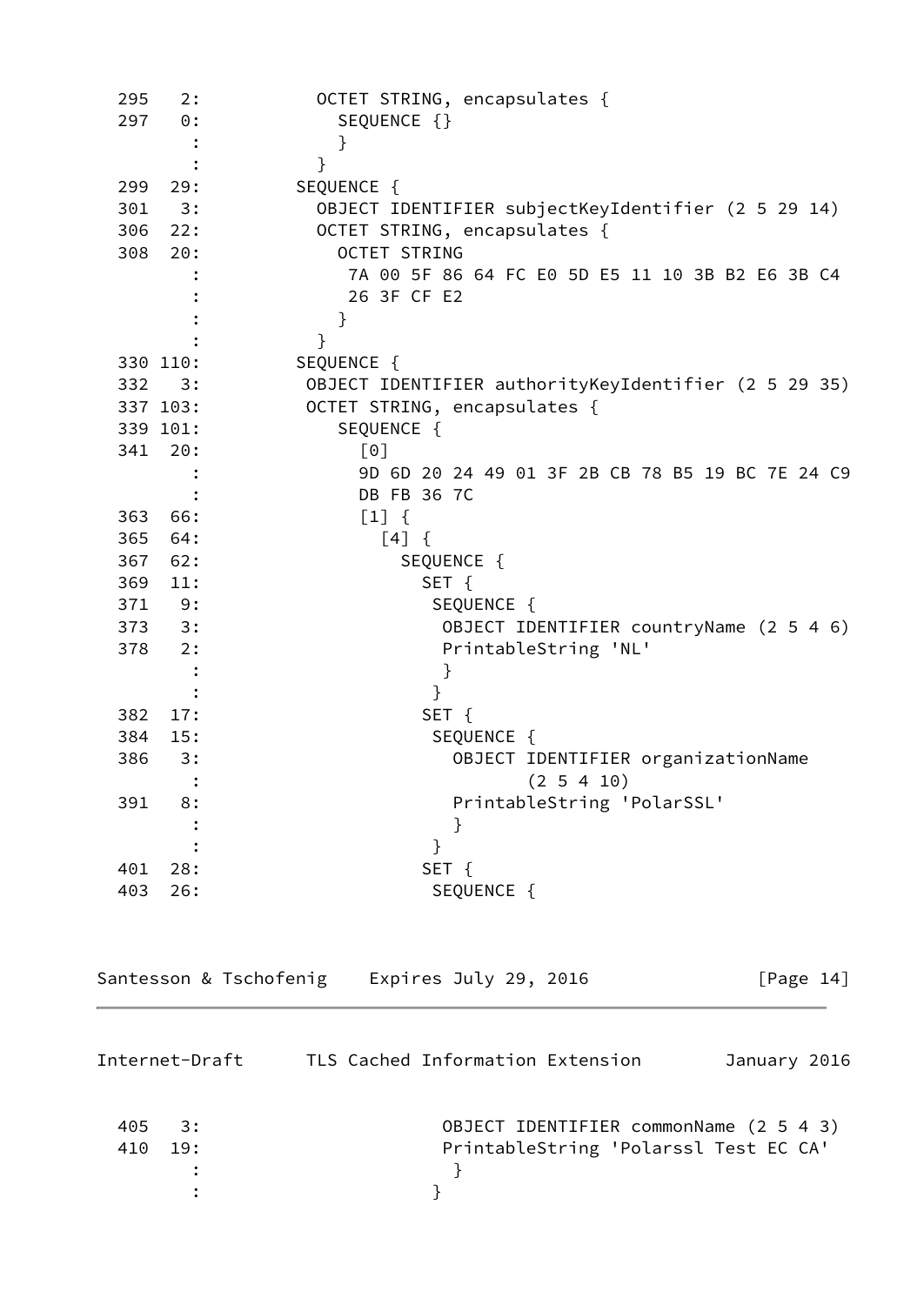| }<br>}                                                                                                                                                                                                                                 |
|----------------------------------------------------------------------------------------------------------------------------------------------------------------------------------------------------------------------------------------|
| }                                                                                                                                                                                                                                      |
| 00 C1 43 E2 7E 62 43 CC E8<br>431<br>9:<br>$\lceil 2 \rceil$                                                                                                                                                                           |
|                                                                                                                                                                                                                                        |
| }                                                                                                                                                                                                                                      |
| }                                                                                                                                                                                                                                      |
| }                                                                                                                                                                                                                                      |
| }                                                                                                                                                                                                                                      |
| $\mathcal{F}$                                                                                                                                                                                                                          |
| SEQUENCE {<br>442<br>10:                                                                                                                                                                                                               |
| OBJECT IDENTIFIER ecdsaWithSHA256 (1 2 840 10045 4 3 2)<br>444<br>8:                                                                                                                                                                   |
| }                                                                                                                                                                                                                                      |
| BIT STRING, encapsulates {<br>454 104:<br>SEQUENCE {<br>457 101:                                                                                                                                                                       |
| 459<br><b>INTEGER</b><br>48:                                                                                                                                                                                                           |
| 4A 65 0D 7B 20 83 A2 99 B9 A8 0F FC 8D EE 8F 3D                                                                                                                                                                                        |
| BB 70 4C 96 03 AC 8E 78 70 DD F2 0E A0 B2 16 CB                                                                                                                                                                                        |
| 65 8E 1A C9 3F 2C 61 7E F8 3C EF AD 1C EE 36 20                                                                                                                                                                                        |
| 509<br><b>INTEGER</b><br>49:                                                                                                                                                                                                           |
| 00 9D F2 27 A6 D5 74 B8 24 AE E1 6A 3F 31 A1 CA                                                                                                                                                                                        |
| 54 2F 08 D0 8D EE 4F 0C 61 DF 77 78 7D B4 FD FC                                                                                                                                                                                        |
| 42 49 EE E5 B2 6A C2 CD 26 77 62 8E 28 7C 9E 57                                                                                                                                                                                        |
| 45                                                                                                                                                                                                                                     |
| }                                                                                                                                                                                                                                      |
| }                                                                                                                                                                                                                                      |
| $\mathcal{F}$                                                                                                                                                                                                                          |
| Figure 6: ASN.1-based Certificate: Example.                                                                                                                                                                                            |
| To include the certificate shown in Figure 6 in a TLS/DTLS<br>Certificate message it is prepended with a message header. This<br>Certificate message header in our example is 0b 00 02 36 00 02 33 00<br>02 00 02 30, which indicates: |
| Message Type: 0b -- 1 byte type field indicating a Certificate<br>message                                                                                                                                                              |
| Length: 00 02 36 -- 3 byte length field indicating a 566 bytes<br>payload                                                                                                                                                              |
| Certificates Length: 00 02 33 -- 3 byte length field indicating 563                                                                                                                                                                    |

Santesson & Tschofenig Expires July 29, 2016 [Page 15]

bytes for the entire certificates\_list structure, which may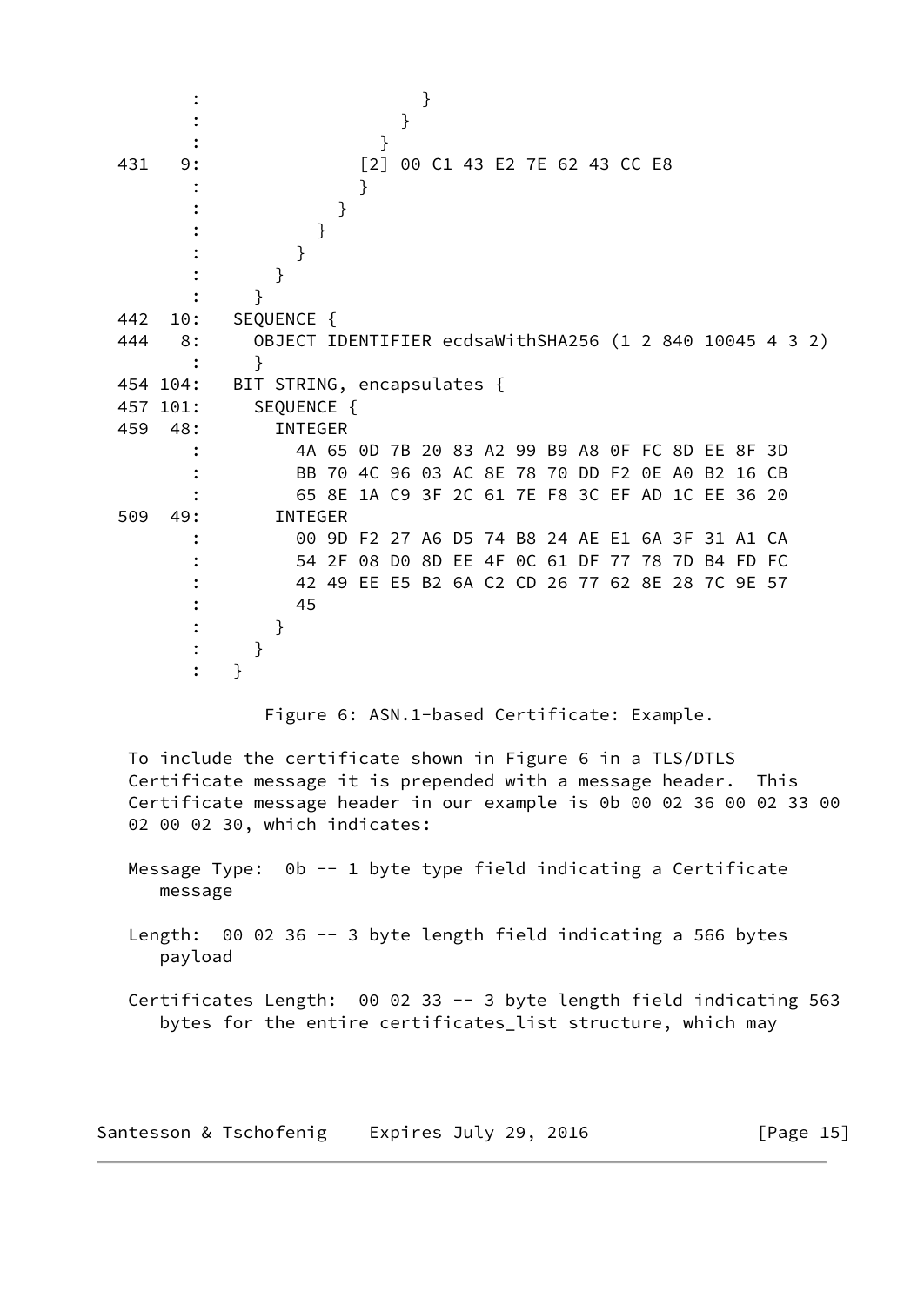contain multiple certificates. In our example only one certificate is included.

 Certificate Length: 00 02 30 -- 3 byte length field indicating 560 bytes of the actual certificate following immediately afterwards. In our example, this is the certificate content with 30 82 02 .... 9E 57 45 shown in Figure 7.

 The hex encoding of the ASN.1 encoded certificate payload shown in Figure 6 leads to the following encoding.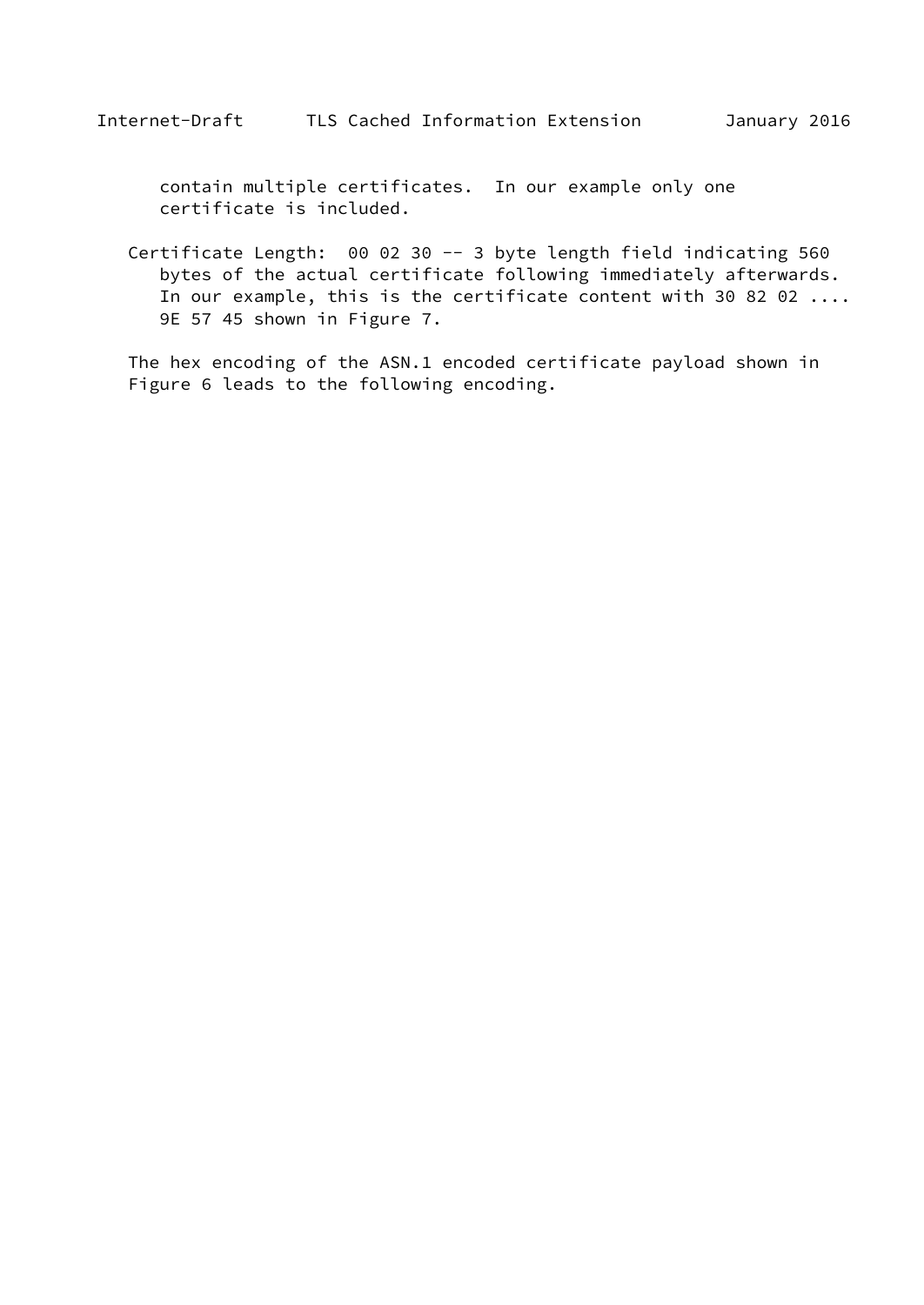Figure 7: Hex Encoding of the Example Certificate.

 9D F2 27 A6 D5 74 B8 24 AE E1 6A 3F 31 A1 CA 54 2F 08 D0 8D EE 4F 0C 61 DF 77 78 7D B4 FD FC 42 49 EE E5 B2 6A C2 CD 26 77 62 8E 28 7C 9E 57 45

 Applying the SHA-256 hash function to the Certificate message, which is starts with 0b 00 02 and ends with 9E 57 45, produces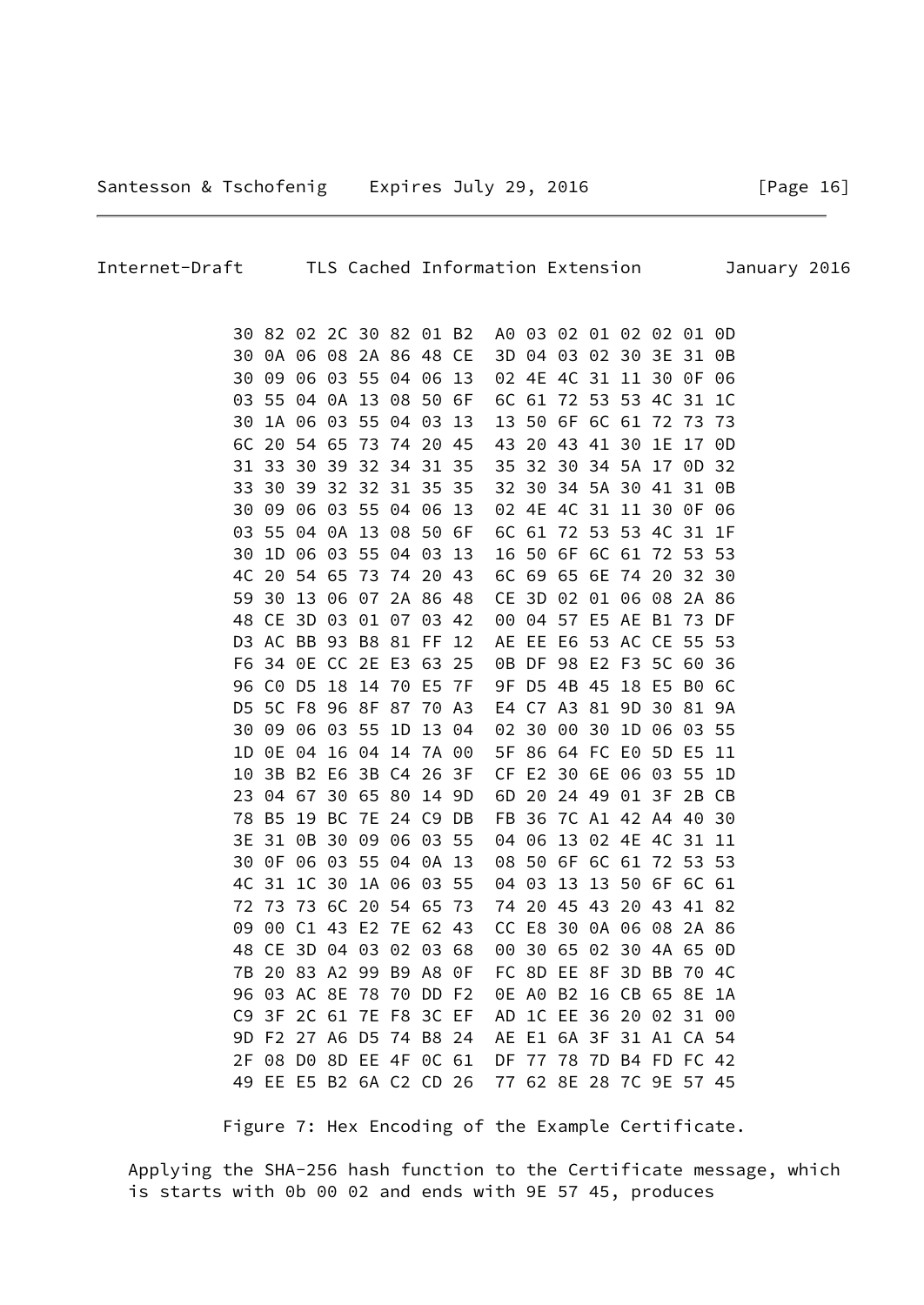0x086eefb4859adfe977defac494fff6b73033b4ce1f86b8f2a9fc0c6bf98605af. Subsequently, this output is truncated to 32 bits, which leads to a fingerprint of 0x086eefb4.

|  |  | Santesson & Tschofenig | Expires July 29, 2016 |  |  |  | [Page 17] |
|--|--|------------------------|-----------------------|--|--|--|-----------|
|--|--|------------------------|-----------------------|--|--|--|-----------|

<span id="page-19-0"></span>Internet-Draft TLS Cached Information Extension January 2016

Authors' Addresses

 Stefan Santesson 3xA Security AB Scheelev. 17 Lund 223 70 Sweden

Email: sts@aaa-sec.com

 Hannes Tschofenig ARM Ltd. Hall in Tirol 6060 Austria

 Email: Hannes.tschofenig@gmx.net URI: <http://www.tschofenig.priv.at>